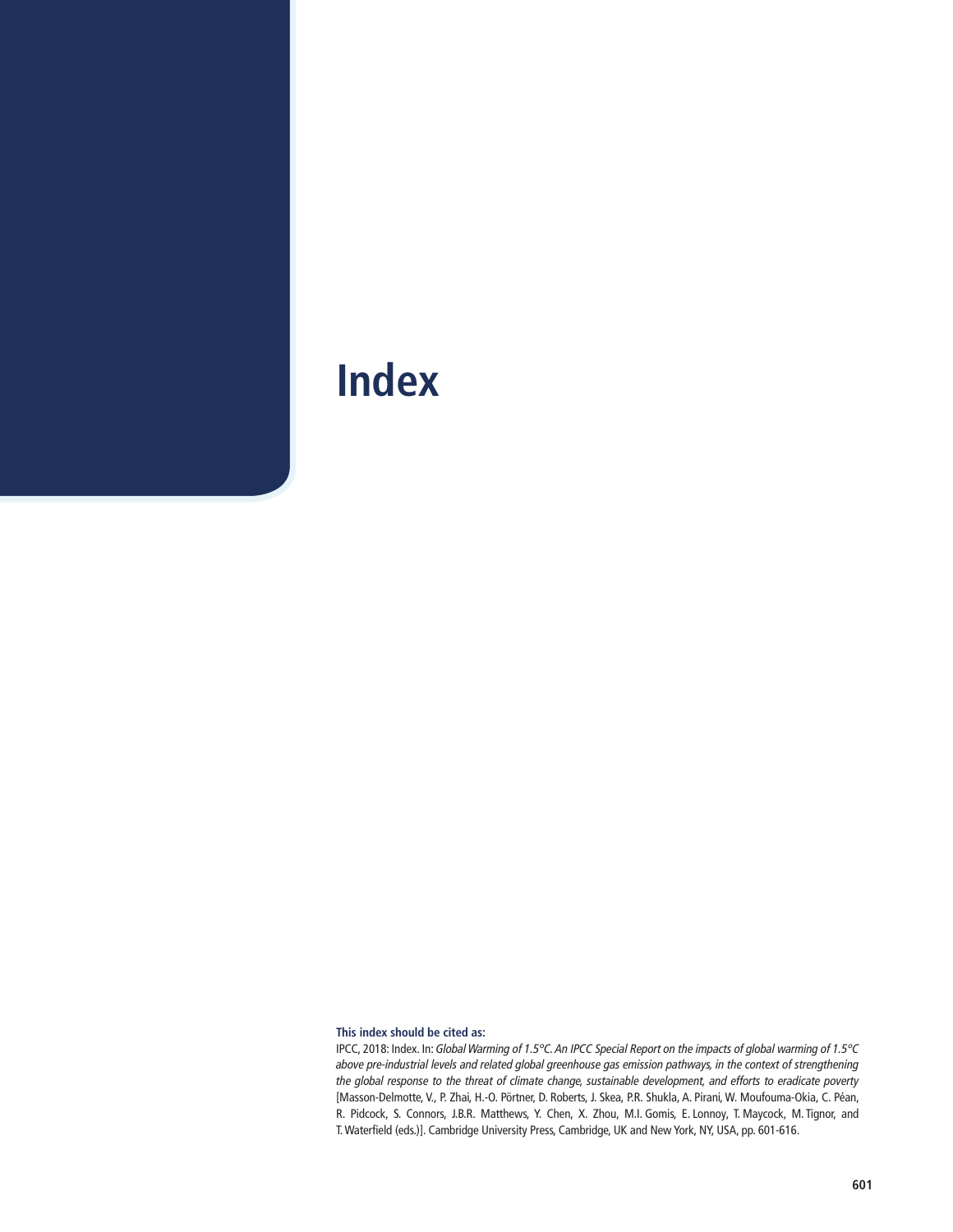Note: [\*] indicates the term also appears in the Glossary. Italicized page numbers denote tables, figures and boxed material. Bold page numbers indicate main discussion of topics. Supplementary Material is listed by section number, for example, 1.SM.3, 2.SM.1.3.4.

**1.5°C pathways\*,** 12–17, 51, 59–64, **93–174**, 265–271, 278, 320, 1.SM.4, 1.SM.6 assumptions, 95, 98, 109–112 carbon dioxide removal (CDR)\* in, 17, 21, 95, 96, 118–125, 180, 277, 316 classification of, 99–100, 100, 113–114 CO<sub>2</sub> emissions, 1.SM.6 definition, 51, 53, 59–61 demand-side mitigation and, 97, 460–461 emissions and, 5, 6, 12, 13, 14–15, 18, 51, 95–96, 112, 1.SM.6 emissions, benchmark indicators for sectoral changes in, 4.SM.1 emissions evolution in, 115–118, 117, 119 feasibility\*, 18–19, 52, 56, *71–72*, 380–386 four categories of, 59–61, 62, 63 future emissions in, 96, 104–107 impediments to, 93, 95, 110 implications of, 265–271 investments and economics, 16, 95–96, 150–151, 152–155, 264–265 key characteristics, 112–114, 129 knowledge gaps, 388–390 mitigation and adaptation options\*, 110–112, 316–317 mitigation measures, 14–15, 19–21, 51–52, 110–112 model pathways, 12, 14–15, 278 multiple strategies for, 157, 469 near-term action, implications of, 126–129, 128 one-in-two to two-in-three chance (of reaching  $limit)$  in, 60, 63, 113 overview of, 108–129, 129 pathway archetypes, 99–100, 100, 112–113, 113 pathways remaining below 1.5°C, 100, 113–114, 160 pathways temporarily exceeding 1.5°C, 100, 113–114, 160 policies, 112, 148–150 remaining carbon budget\*, 12, 96, 104–107, 108 scenarios, 98–100, 100 strengthening the global response, 18–23, 70–75, **313–443** sustainable development and, 19–23, 20–21, 98, 156–157, 156, 448–449, 463–472, 465 sustainable development pathways, 64, 448–449, **466–472**, 469, 479–480 synergies and trade-offs, 18–21, 20–21, 316, 391 system/sector transitions, 14–15, 15–16, **323–349** time frame for mitigation, 95–96 transformations, 129–148, 322–323, 466 transitions, speed and scale of, 320, 320, 322–323 See also Pathways

**1.5°C warmer worlds\*,** 4–6, 274–281 commonalities in, 277 definition, 53 energy supply and demand in (FAQ), 161, 162 equity and, 54–55, 451–453 impacts in, 7–10, 177–179, 319 importance of adaptation in (FAQ), 396–397, 397 key questions, 274–277 knowledge base for, 52, 53–56 poverty, equality, and equity implications, 451–453 projected climatic changes, 7–10, 186–188, 188, 189 projected risks and impacts, 7–10, 11, 51, **175–311** risks, vs. 2°C worlds, 5, 7–9, 11, 177–181, 277 storyline of this report, 77–78, 78 storylines of, 277 sustainable development and, 18–23, 55–56, 447 temperature in, 283 time frame for mitigation, 277, 278 variation in, 177, 277, 278 watershed management in, 356 See also Global warming of 1.5°C **2030** emissions gap, 358 emissions levels in, 18, 95, 114 **2030 Agenda for Sustainable Development\*,**

See also Sustainable Development Goals **A**

56, 73, 469, 477

**Acceptability of policy or system change\*,**  22, 368–369 **Adaptability.** See Adaptive capacity **Adaptation\*,** 5, 10 bottom-up approaches, 317, 368 community-based, 315, **330**, 384, 458 definition, 51, 70, 396 ecosystem-based, 386, 457–458 FAQ on, 396–397, 397 feasibility, 380, 381, 385 finance, 21–22, 379, 456 implementing, 51, 315, 383–386 importance of, 396–397, 397 infrastructure investments, 21 integration with mitigation and sustainable development, 75–76, 448, **467** knowledge gaps, 388–391 levels of, 51 local participation, 456 maladaptation, 19, 386, 396 in Mekong River basin, 239–240 place-specific, 447, 458 potential for, 247–250 rate of temperature change and, 178 risk reduction and, 5, 10 sea level rise and, 10, 457 socio-economic challenges to, 110 specific sectors, 10 sustainable development and, 19, 447, **456–459** synergies, 18–19, 391, 447, 475 synergies with mitigation, 386–387, 475,

4.SM.4.5.1, 4.SM.5.2 transformational, 5, 315, 322–323, 384, 397, 456–457 **Adaptation behaviour\*,** See Human behaviour **Adaptation limits\*,** 10, 70, 454–456 examples of, 455 hard limits, 70, 455 residual risks and, 454–455 for Small Island Developing States, 235 soft limits, 70, 455 **Adaptation options\*,** 10, 19, 316–317, 319, 336–337 in agriculture, 70, 315, 457 cost-effectiveness, 316 education and learning, 337, 456 enabling conditions\*, 4.SM.2 energy system transitions, 4.SM.4.3.1 feasibility, 381, 384–386, 385, 4.SM.4.3.1-4.SM.4.3.5 industrial system transitions, 4.SM.4.3.4 land and ecosystem transitions, 4.SM.4.3.2 overarching, 336–337, 338, 385, 389, 4.SM.4.3.5 supporting transitions, 336–337, 338 sustainable development and, 457–458 synergies, 18, 19 urban, 10, 70, 263, 340–341, 384–386, 385 urban and infrastructure transitions, 4.SM.4.3.3 **Adaptation pathways\*,** 64, 70, 396, **458–459** place-specific, 458 **Adaptive capacity\*,** enhancing, 316, 319, 456–457 factors affecting, 69 limits to, 10 sustainable development and, 447 **Adaptive governance.** See Governance **Aerosols\*,** 12, 65, 118, 120, 267–268 aerosol cooling, 96, 267–268 knowledge gaps, 157 precursors, 98, 102–103, 118, 157 radiative forcing, 102–103 See also Black carbon **Afforestation\*,** 17, 21, 96, 121, 266, 270, 316, **343** co-benefits, 316 constraints, 316 FAQ, 394, 395 incentivization of, 147 land requirements, 125, 126, 265, 266, 269, 270, 316 trade-offs, 269 **AFOLU.** See Agriculture, forestry and other land-use **Africa** Fybnos and succulent Karoo biomes, 260, 261 Limpopo Watercourse Commission, 356 Sahel, 180, 236, 259, 261, 262–263 Southern Africa, 260, 261 tipping points\*, 262–263, 264 West Africa and the Sahel, 259, 261, 264 West African monsoon, 262–263, 264 **Agreement\*.** See Confidence; Evidence; Likelihood **Agriculture** adaptation options\*, 70, 315, 457 agroforestry, 328, 384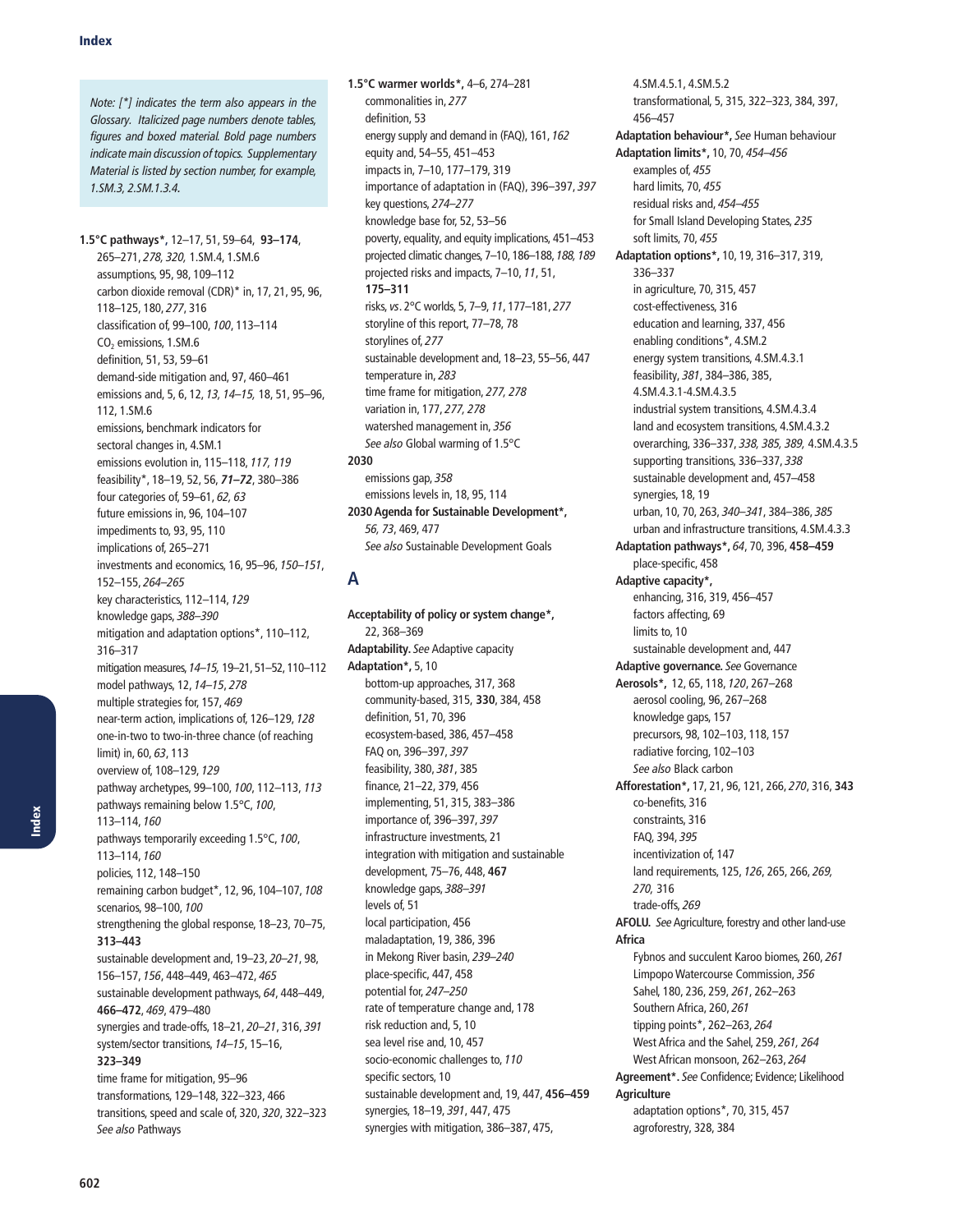climate-smart agriculture\*, 457, 467 conservation agriculture\*, 267, **327**, 384, 459 crop yields/productivity, 9, 11, 145, 145, 147, 179, 236–237, 252, 259, 263, 264, 267, 316, 327, 452, 3.SM.3.3.5 emissions, 12, 14, 95, 96, 116–118, 147, 147, 157, 265, 315–316 energy crops, 16, 97 intensification of, 266–267, 327 irrigation, 201, 215, 267, 267, 315, **328**, 384, 466 land for, 16, 97, 112, 146, **327–329** livelihoods, 55, 315, 447 mitigation potential, 316 peri-urban, 316 risk reduction, 456 technological innovation and, 329, 370 tipping points\*, 263, 264 transformational adaptation in, 384 transitions, 315–316 water-energy-food (WEF) nexus, 386–387 **Agriculture, forestry and other land-use (AFOLU),**  144–148, 463 CDR and, 17, 121, 144–145 drivers of changes in, 145–146 emissions, 14–15, 114, 118, 268 mitigation options\*, 462–463 policy assumptions, 145–146 projections for, 17 **Agroforestry,** 328, 384 **Air pollution/quality\*,** 157, 241, 250, 267, 316, 464 **Albedo\*,** 70, 267 **Algae, as bioenergy source,** 111–112 **Alpine regions,** 259, 261 **Amazon,** 340 tropical forest, 221, 263, 340 **Ammonia (NH3) emissions,** 96 **Anomalies\***  global mean surface temperature, 183, 210 soil moisture\*, 198, 199, 200 **Antarctic ice sheet,** 7, 178, 208–209, 257, 258, 271, 282 **Antarctic sea ice,** 206, 225 **Anthropocene\*,** 52, 53, *54*, 75 as boundary concept for 1.5°C warmer worlds, 54 geological dimension of, 54 **Anthropogenic emissions\*,** 5, 95 recent trends, 1.SM.7 **Appliances, energy-efficient,** 316, 331, 460, 461 **Aquaculture,** 8, 9, 237–238 hypoxia and, 224 production, 237–238 risks for, 228 **AR5.** See IPCC Fifth Assessment Report (AR5) **Arctic region,** 258–259, 338–339, 452, 3.SM.3.3.5 adaptation in, 339 economic effects of climate change, 339 ecosystems, 9, 11, 53, 220 as hotspot, 258, 261, 262, 270, 338 indigenous peoples, 9, 339 land regions, 259, 261 risks for, 9, 53, 251, 252, 253, 452 tipping points\*, 262, 264

warming in, 4 See also Arctic sea ice **Arctic sea ice,** 8, **205–206**, 209, 254 beyond end of century, 270 fisheries and, 224–225 as hotspot and tipping point, 258, 261, 262, 270 projected changes, 205, 212, 254 sea-ice free summers, 8, 178, 205, 206, 254 temperature overshoot and, 8, 178, 206 **Asian monsoon,** 262, 264 **Assessment frameworks**, 75–76 climate models and simulations, 76 confidence, uncertainty, and risk, 77 cost-benefit analysis\*, 76 detection and attribution, 76 knowledge sources and evidence, 75–76 methodologies, 76 risk assessment\*, **183–186 Atlantic Meridional Overturning Circulation (AMOC),** 205, 223, 257 **Atlantic Multi-Decadal Oscillation (AMO),** 201 **Atmosphere-ocean general circulation model (AOGCM).** See Climate models **Attribution.** See Detection and attribution **Avoided impacts,** 18, 68, 183, **253–265**, 447 aggregated avoided impacts, 253–258 hotspots, 258–260, 261 poverty and inequality implications, 452–453, 453 Reasons for Concern, 253–259 reduced risks, 452–453, 453, 455 regional tipping points, 262–263, 264 sustainable development implications, 452–453, 453

# **B**

**Baseline period.** See Reference period **Batteries,** 325 **Behavioural change.** See Human behaviour **Beijing, peak car use,** 376 **Bhutan, national goals,** 387 **Bio-based feedstocks,** 315, 335–336, 335 **Bio-technologies,** 319 **Biochar\*,** 121, 268, 270, **345 Biodiversity\*,** 8, 256–257 adaptation limits\*, 455 Aichi targets, 266 CDR and, 265, 266, 269 impacts and risks at 1.5°C vs. 2°C, 8, 179, 256–257 management, 10 **Bioenergy\*,** 12, 17, 97, 111–112, 124, 131, **324–325** carbon intensity of, 324–325 crops, 147 emissions increase with, 96 IAMs/modelling, 124, 2.SM.1.2.4 land use for, 19, 146, 147, 265, 269, 343 risks of implementing, 125 sugarcane for bioethanol in Brazil, 371 trade-offs, 97 water use and, 464–466 **Bioenergy with carbon dioxide capture and storage (BECCS)\*,** 17, 121, 268–270, 316,

**342–343**, 394, 395 in IAMs, 124 land requirements, 125, 126, 180, 265–266 net zero emissions and, 135 pathways with, 14–15, 17, 96, 180 risks, 125, 268–270 uncertainties, 158 **Bioethanol,** 371 **Biofuel\*,** 269, **324–325 Biomass\*,** 131, 132–133, 138, 269, 324 **Biome shifts,** 216, 217, 247, 250, 256–257 Fybnos and succulent Karoo biomes, 260, 261 **Bivalve molluscs,** 180, 227, 228, 237, 238, 248, 3.SM.3.2.5, 3.SM.3.2.11 **Black carbon (BC)\*,** 12, 13, 96, 118, 120, 316, **341–342** main characteristics of, 342 reducing emissions of, 341–342 warming impact, 66 **Blue carbon\*,** 330, 462 **Bolivian Altiplano,** 458 **Boreal forests,** 8, 263, 264 **Bottom-up approaches,** 317, 368 **Brazil** bioethanol in, 371 National Adaptation Plan, 340 *Buen Vivir,* 480 **Buildings,** 15–16, 139, 140–142, 316 building codes, 332, 339, 377 decarbonization of energy supply, 316 decarbonization of investments, 378 electrification, 141 energy efficiency and, 332, 339, 377, 460 energy supply/use in, 139, 140–142, 141, **331** heating and cooling demand, 141–142, 331 long-lived infrastructure, 142 low-emission, 317, 460 technological innovations, 370 transitions, speed and scale of, 320 **Burden sharing\*,** 380, 470

# **C**

**Cancun Agreement,** 79, 353 **Car use** peak car use, 376 pricing policies and use reductions, 366 **Carbon budget\*,** 12, 96, 104–107 in 1.5°C pathways, 113–114 remaining carbon budget\*, 12, 24, 96, 104–107, 108 remaining carbon budget\*, assessment methods, 104–107, 2.SM.1.1.2 total, 24 uncertainties, 12, 96, 106, 108 **Carbon cycle\*,** 96, 103, 157 inertia, 107 oceans and, 257–258 terrestrial, 219, 220 uncertainties, 347 Carbon dioxide (CO<sub>2</sub>)\* cumulative emissions, 6, 12, 62, 67, 96, 105, 114, 123, 126–127, 127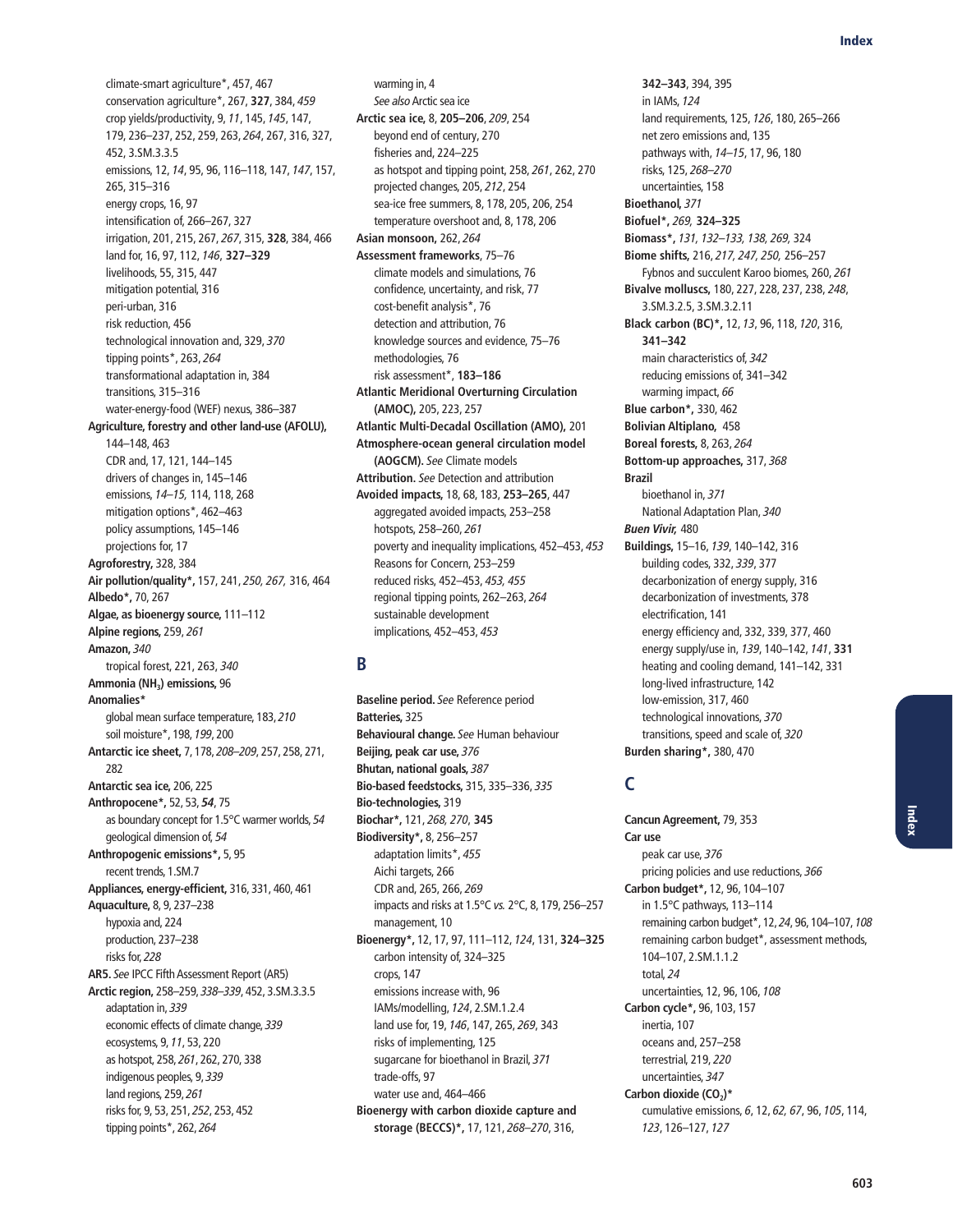emissions reductions, 18, 95, 96 net emissions, 12–17, 13, 14–15, 114, 116, 119 net zero emissions, 5, 12, 24, 95, 107, 116 permafrost release of, 104 sector-specific emissions, 119 time scales of warming due to, 64 **Carbon dioxide capture and storage (CCS)\*,** 14, 15, 97, 134–136, 136, 268, 277, 315 deployment in 1.5°C and 2°C pathways, 134–136, 136 direct air carbon dioxide capture and storage (DACCS)\*, 17, 125 fossil fuels with CCS, 97, 135 in industry sector, 335, 336 in power sector, 326–327 uncertainties, 136 See also Bioenergy with carbon dioxide capture and storage (BECCS) **Carbon dioxide capture and utilisation (CCU)\*,** 15, 335, 336 **Carbon dioxide capture, utilisation and storage (CCUS).** See Carbon dioxide capture and utilisation (CCU) **Carbon dioxide removal (CDR)\*,** 17, 70, 118–125, *268–270*, **342–346**, 4.SM.4.2.5 in 1.5°C pathways\*, 17, 21, 95, 96, 111, 114, 118–125, 122, 180, 265, 277, 316 AFOLU sector, 17, 121 co-benefits, 121, 266 comparison of removal options, 270 costs, 344, 4.SM.3 cross-cutting issues, 347 definition, 24, 70 deployment at scale, 17, 70, 96, 114, 121–124, 122, 180, 265–266, 269–270, 343, 4.SM.3 deployment potential, 344 design and implementation of, 21, 448 ethical aspects, 347 FAQ on, 394, 395 feasibility, 17, 121, 269, 316, 343, 383, 4.SM.4.2.5 governance and, 17, 347 key messages, 270 knowledge gaps, 158, 390 land-based, 268–270 land footprint of, 125, 126, 180, 265–266, 269, 270, 343 limitations of, 96 in model pathways, 12, 14–15 net negative emissions, 96, 114, 118 ramp-up rates for, 119, 123 reducing dependence on, 19, 149, 180, 277 risks of, 96, 114, 125, 265–266, 344 role of, 17, 21, 96, 111, 114, 122–123 side effects, 344, 4.SM.3 sustainability and, 21, 96, 114, 124–125 Sustainable Development Goals and, 448, 462 trade-offs, 21, 96, 462 types of measures employed, 17, 70, 96, 121, 125, 265, 268, 270, 316, 342–346, 394 uncertainties, 96, 158, 343, 347 **Carbon intensity\*,** 97 of bioenergy\*, 324–325

of electricity, 97, 130 of final energy sectors, 129–130, 130, 137–138, 139 of residual fuel mix, 130 **Carbon leakage,** 149, 375 **Carbon neutrality\*,** 14, 96 timing of, 12, 96 **Carbon price\*,** 95, 152–153, 153, 375–377 necessity and constraints, 375–377 policies on, 95, 317, 375–377, 460 uniform world carbon price, 375 **Carbon sequestration\*,** 67, 95, 112, 114, 121–124, 147, 266 marine, 17, 121, 125, 178, 227, 228, 229, 3.SM.3.2.8 in peatlands, 221 permanence of, 125 soil carbon sequestration (SCS)\*, 17, 121, 219, 268, 269, 270, **345** terrestrial, 112, 121, 125, 146–147, 219, 265, 316 tracking progress toward, 67 See also Blue carbon; Carbon dioxide capture and storage **Carbon sink.** See Carbon sequestration **Carbonate chemistry,** 178, 222, 223 **Caribbean region,** 260, 339–340 small island developing states and territories, 339–340 **China** peak car use in Beijing, 376 technology and renewables pathways, 471 **Circular economy,** 335–336 **Cities,** 330–334 impacts and risks, 180, 182 sea level rise, impacts, 231–232 transformation\* in, 472–474 See also Urban areas; and specific cities **Civil society,** 23, 317 **Clean Development Mechanism (CDM)\*,** 474 **Climate change commitment\*** constant composition commitment, 64 geophysical warming commitment, 64–66, 65 warming commitment from past emissions, 64–66, 65, 1.SM.5 zero emissions commitment, 64–65, 65 **Climate education,** 22, 317, 456 **Climate extreme (extreme weather or climate event)\*,** 4, 182 in 1.5°C warmer worlds\*, 7 human health and, 240–241 impacts, 7, 177–178, 182, 240 observed changes in, 4, 7, 177, 210, 223, 1.SM.1 precipitation extremes, 7, 178, 189, 190–192, 197 projected changes, 7, 177–178, 189, 190–191, 192 risks from, 11, 181 temperature extremes, 7, 177, 187, 189, 190–191, 192, 210, 255 **Climate feedbacks\*,** 5, 103 biophysical feedbacks, 266–267 Earth system feedbacks, 65, 103–104 land processes and, 268 **Climate forcers.** See Radiative forcing **Climate models\*,** 7, 76, 177, 183–184, 274, 3.SM.1.1

Coupled Model Intercomparison Project (CMIP)\*, 62, 76 downscaling\*, 76, 186, 194 FAIR, 99, 101, 102, 103, 103, 158 HAPPI, 76 integrated multimodel studies, 99 knowledge gaps, 272 MAGICC, 99, 101, 102, 103, 103, 127, 127, 158 reduced-complexity, 2.SM.1.1.1 regional (RCM), 185 **Climate monitoring,** 317 **Climate projections\*** climate models and simulations, 76, 183–184 definition of, **184 Climate-resilient development pathways (CRDPs)\*,** 22, 52, 73, 448–449, 450–451, 451, **468–472**, 475–476 country and community strategies, 470–471 definition, 24, 64 development trajectories and equity, 469–470 FAQ on, 479–480, 480 low-carbon development pathways, 471–472 regional and national factors, 22 sustainable development and, 22, 448–449 trajectories and decision-making in, 451, 480 transformations, equity, and well-being in, 468–469, 472, 472–474 urban transformations\* in, 472–473 in Vanuatu, 471 **Climate-resilient pathways\*,** 64 **Climate sensitivity\*** equilibrium climate sensitivity\*, 103, 104 transient climate response\*, 96, 184–185 uncertainties, 12 See also Transient climate response to cumulative CO<sub>2</sub> emissions **Climate services\*,** 337, 338, 385 **Climate system\*,** 5, 208 as a global commons, 353 assessment of changes in, 183, 186 observed changes in, 177 tipping points in, 262–263, 270 **Climate target\*,** 98–99, 151 policy assumptions and, 149 stringent, 112, 126 **Climate variability\*,** 279–281 **Coal,** 96–97, 132, 132–133, 138, 461 **Coastal communities,** 9, 181, 182, 222, 453, Table 3.SM.4 adaptation, 226, 233, 457 adaptation limits\*, 455 coastal protection, 225, 226, 227–228, 3.SM.3.2.9 flooding, 11, 181, 231, 235, 249, 252, 252, 3.SM.3.3.3 groundwater, 181 infrastructure risks, 181, 226, 231, 235, 249 livelihoods, 9, 222, 226, 249, 447, 452 relocation of, 457 sea level rise and, 207, 225, 231–234, 243, 249, 252, 457 tourism, 229, 253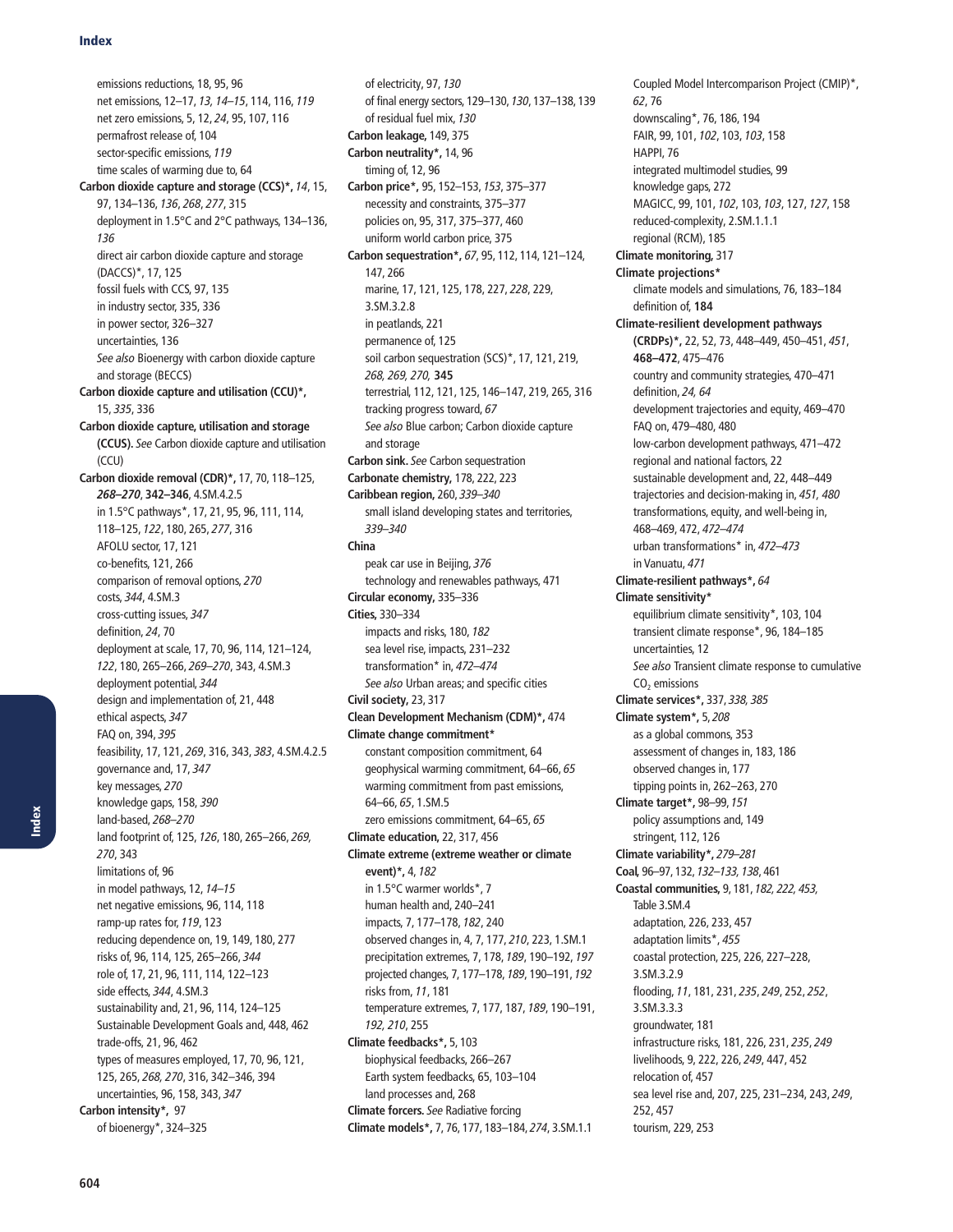**Coastal ecosystems,** 8, 181, 182, 226, 249, 330, Table 3.SM.4 blue carbon\*, 330, 462 framework organisms in, 225–226, 248 integrated coastal zone management, 226 protection services, 227–228, 228, 248 restoration of, 330 saltwater intrusion, 8 sea level rise and, 207, 225, 249 storms/storm surge, 223, 249 stress management in, 330 **Co-benefits\*,** 2, 67, 157, 268, 316, 319, 323 of sustainable development\*, 447 **Common but Differentiated Responsibilities and Respective Capabilities (CBDR-RC)\*,** 318 **Community-based adaptation,** 315, **330**, 360, 384, 458 **Conference of the Parties (COP)\*** COP 15, 378 COP 16 (Cancun), 353 COP 21, 66, 79, 372 **Confidence\*, 77,** 182 See also Evidence; Likelihood; Uncertainty **Conflict,** 245 **Conservation agriculture\*,** 267, **327,** 384, 459 **Consumption,** 53, 56 resource-intensive, 95 responsible, 460 **Cook stoves,** 460 **Cooperation,** 23, 461 international, 22, 23, 95, 240 regional, 353–354 **Copenhagen Accord,** 353 **Coral reefs,** 8, 11, 179, 229–230, 3.SM.3.2.3, 3.SM.3.2.10, 3.SM.3.3.9 adaptation limits\*, 455 bleaching and mortality, 70, 228, 229, 254 Great Barrier Reef (Australia), 228, 251 heat stress, 226, 229 impacts, 221 observed loss of, 8, 228–229 projected losses, 8, 179 projected risks, 53, 225–226, 228, 228–229, 248, 251, 252, 254 protection for coastal areas, 228 storm damage, 222 **Cost-benefit analysis\*,** 76, 150–151 **Cost-effectiveness\*,** 150–151, 152–153, 316 **Costs,** 76 adaptation, 21–22, 316 economic damages from climate change, 243, 264–265 energy sector transition, 374–375 marginal abatement costs, 16, 95, 150 mitigation, 16, 22, 258, 264, 316 regional economic benefits, 258 social cost of carbon (SCC)\*, 150–151, 265, 375 See also Carbon price **Coupled Model Intercomparison Project (CMIP)\*,** 62, 76 **Covenant of Mayors initiative,** 354, 355 **Crop yields,** 9, 11, 145, 145, 147, 179, 236–237, 252,

259, 263, 267, 327, 452, 3.SM.3.3.5 **Cuba, risk management in,** 339 **Cultural practices and resilience,** 360

#### **D**

**Danube River Protection Convention,** 356 **Decarbonization\*** of electricity, 95 of energy sector, 95, 148, 277, 316, 461 of industry sector, 140 of investments, 378 macro-level indicators, 129–130 rate of, 12, 468 transport sector, 333, 461 **Decision-making,** 321, 360, 365, 456, 462, 469 adaptation, 459 information provision and, 367 participatory, 386, 459 problem-solving, 448–449 sustainable development goals and, 451, 480 **Decoupling\*,** 56, 372, 376, 461 **Definitions,** 24 See also Glossary **Deforestation\*,** 263, 264 emissions from, 146 of mangroves, 226, 251 rates of, 146 reducing emissions from (REDD+), 329–330 tipping points\*, 263 **Deltas and estuaries,** 232–233 **Demand and supply-side measures\*,** 97, 111, 161, 317 demand-side measures\*, 97, 460–461 investments, 153–154 mitigation and, 97 supply-side measures\*, 111 See also Energy supply and demand **Dengue fever,** 9, 180, 241 **Detection and attribution\*,** 76, 183, 210–212 attribution methods, 3.SM.1.2 human influences on climate, 4, 51, 59, 81,82, 186–187, 210–212, 282, 1.SM.2, 1.SM.6, 3.SM.2.1 of impacts, 69, 213 regional precipitation on land, 3.SM.2.2.1 regional temperature on land, 3.SM.2.2.1 sea level rise, 252 **Developing countries** adaptation finance, 21 development trajectories, 469–470 international cooperation and, 23 **Development pathways.** See Climate-resilient development pathways; Pathways **Diet, human,** 19, 180, 316, 462, Table 3.SM.12 **Direct air carbon dioxide capture and storage (DACCS)\*,** 17, 125, 316, **346**, 394 **Disaster risk management (DRM)\*,** 10, 316, **336**, 338, 385 in Jamaica, 339–340 **Disaster\*** early warning systems\*, 338, 339, 370 preparedness, 339–340

reduction, technological innovations and, 370 Sendai Framework for Disaster Risk Reduction\*, 70 See also Hazard **Discounting\*,** 152 **Disease,** 9, 452 dengue fever, 9, 180, 241 diarrhoea, 452 geographic range shifts of vectors, 9, 180, 241 malaria, 9, 180, 241 vector-borne, 9, 180 See also Human health **Displacement\*.** See Migration **Disruptive innovation\*,** 22, 111, 319, **323 Double dividend\*,** 376 **Downscaling\*,** 76, 186, 194, 204 **Droughts\*,** 182, 196–201, 211, 215, 247, 250, 255, 3.SM.3.1.1.2 hotspots, 199, 200, 260 management responses/examples, 356 in Mediterranean Basin and the Middle East, 200–201 observed changes, 196, 211 Palmer Drought Severity Index, 199, 215 precipitation minus evapotranspiration, 198–199, 198, 255 projected, for 1.5°C warming, compared with 2°C, 7, 178, 196–201, 199, 211, 215, 247, 250, 255, 3.SM.3.1.1.2 regional changes, 198–200, 198, 199, 200–201 **Drylands,** 459

### **E**

**Early warning systems (EWS)\*,** 338, 339, 370 **Earth system** feedbacks, 65, 96, 103–104 inertia of, 64 **Economic factors,** 9, 150–151, 152–155, 264–265 access to finance, 21, 23, 155 circular economy, 335–336, 335 co-benefits ('double dividend'), 376 depreciation of assets, 375 'depression economics', 319 economic damages from climate change, 243, 264–265 green economy, 470–471 incentives, 317, 366, 377 marginal abatement costs, 16, 95, 150, 375 pricing instruments, 317 redistributive policies, 21 regional economic benefits, 258 See also Finance; Investments **Economic growth,** 53, 180–181, 182, 319 decoupling from emissions, 56, 372, 376, 461 impacts on, 180–181, 182 mitigation costs and, 258 regional economic benefits, 258 risks at 1.5°C, vs. 2°C, 9, 180–181, 182 in SSPs, 110, 149 **Economic indicators/variables** discounting\*, 152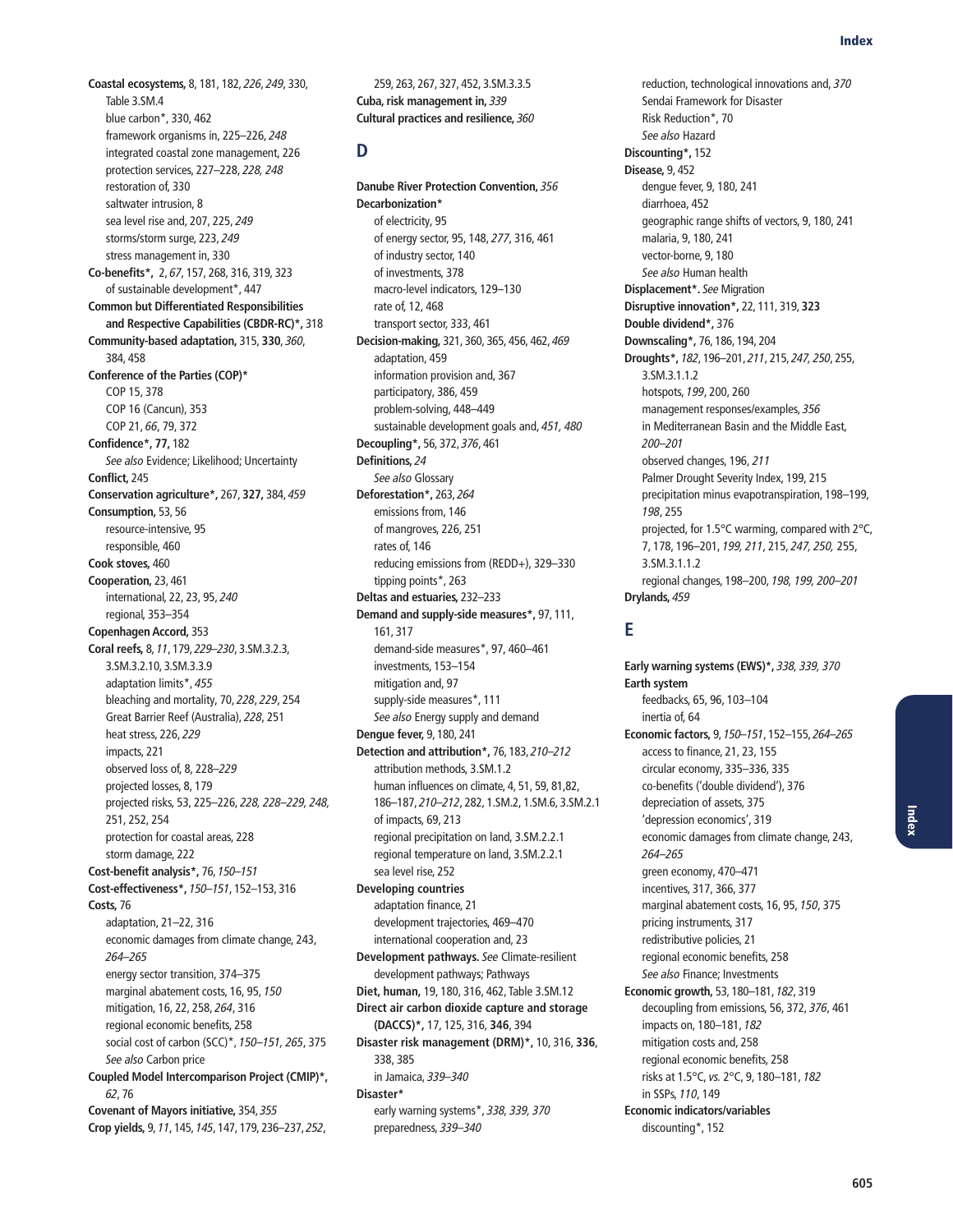economic diversification, 21, 71, 448 gross domestic product (GDP)\*, 158, 243, 256, 258, 265, 373 gross fixed capital formation (GFCF)\*, 317, 373 **Economic sectors,** 242–244, 256, 3.SM.3.5 energy systems, 243–244 global economic impacts, 256 impacts and risks, 180–181, 242–244, 250, 256 tourism, 242–243 transportation, 244 **Ecosystem(s)\*,** 179, 182, 216–230, 250 adaptation options\*, 384, 385, 4.SM.4.3.2 Arctic, 9, 11, 53, 220 coastal, 8, 181, 182, 226, 249, 330 drylands, 459 feasibility of mitigation options, 382 freshwater, 213–216, 221, 247 impacts and risks at 1.5°C, vs. 2°C, 5, 8–9, 11, 179, 182, 250, 453 impacts of temperature overshoot, 277 knowledge gaps, 388 large-scale shifts in, 69 mitigation and, 315, 4.SM.4.2.2 observed impacts, 253 ocean, 8–9, 179, 221–230, 248 resilience, 70 restoration of, **329–330**, 459 risks of severe impacts, 53 risks, regional and ecosystem-specific, 219–221 succession in, 69 terrestrial, 8, 11, 179, 216–221, 247, 251, 3.SM.3.3.7 trade-offs, 19 transformations, 8 transitions, 315, 4.SM.4.2.2, 4.SM.4.3.2 **Ecosystem-based adaptation,** 386, 457–458 **Ecosystem restoration,** 16, 70, **329–330**, 384 **Ecosystem services\*,** 17, 19, 179, 247 carbon sinks, 69, 220, 221 impacts and risks at 1.5°C, vs. 2°C, 8, 9, 179, 247, 256–257 irreversible impacts, 8 marine, 179, 221–230, 248 mitigation and, 315 observed changes, 5 terrestrial, 221 **Education (climate education),** 22, 317, 385, 456 **Effective climate sensitivity.** See Climate sensitivity **Effective radiative forcing.** See Radiative forcing **El Niño-Southern Oscillation (ENSO)\*,** 58, 201, 257 deforestation and, 263 La Niña events, 235 response in Guatemala, 356 **Electric vehicle (EV)\*,** 316, 332–333, 333 costs of, 325 **Electricity generation/use,** 15, 97, 133–134, 135, 138, 243–244, 326 carbon intensity\* of, 97 decarbonization, 95 disruptions of, 326 enabling conditions, 387 energy storage, **325–326**

evolution of supply over time, 134, 135 investments, 154 from renewables, 15, 96, 134, **324** technological innovations, 370 **Electrification,** 15, 95, 97, 111, 134, 315, 316, 326 in industry sector, 335, 336 in transport sector, 332–333, 333, 460 **Emission pathways\*,** 12–17, 13, 14–15, 137, 184, 274–276 in a prospective scenario, 276 definition and categories, 24, 59–61, 62 See also Pathways **Emissions** 1.5°C pathways\*, 6, 12–17, 13, 14–15, 95, 112, 113–118, 113, 117, 463 aggregate, 67–68, 115 anthropogenic, recent trends, 1.SM.7 in archetype pathways, 112–113, 113 benchmark values, 115, 4.SM.1 calculating, 66–68 carbon budget\* and, 96 CO<sub>2</sub> equivalent emission\*, 67, 127 cumulative CO<sub>2</sub>, 6, 12, 62, 67, 96, 113, 123, 1.SM.6 cumulative  $CO<sub>2</sub>$  and temperature, 96, 104, 105, 126–127, 127 cumulative emissions\*, 6, 12, 62, 67, 123 at current rate, consequences of, 5 decoupling economic growth from, 56, 372, 376, 461 emissions gap, 126, 358 future emissions, commitment to, 66 global, in 2030, 6, 12, 13, 95 long-lived climate forcers, 66–68, 116–118, 117 measuring progress to net-zero emissions, 66–68 Nationally Determined Contributions (NDCs)\*, 56, 95, 126–129, 127, 128, 149 negative emissions\*, 17, 51, 70, 96, 114, 118 net-zero emissions, 12, 51, 95, 107, 116 net-zero, timing of, 95, 119 non-CO<sub>2</sub>, 12, 13, 96, 105-107, 115-116, 147, 1.SM.6 past emissions, global warming and, 51, 64–65, 65 peak, 95, 115, 129 peak, timing of, 115, 126–127, 129 reductions, 13, 15, 18, 95, 463 reductions, behaviour change and, 317, 363 reductions, near-term, 17, 96, 124, 126–129, 128 reductions, rate of, 51 reductions, remaining carbon budget and, 96 reductions, technologies and, 369–370 reductions, timing of, 5, 6, 18, 61, 95, 96, 107, 114, 116–118 sectoral pathways, 137 short-lived climate forcers, 64, 66–68, 118, 120, 316 timescales and, 5, 61, 64–66 timing of, 95, 117, 119 warming commitment from past emissions, 64–66, 65, 1.SM.5 zero emissions commitment, 64–65, 65 **Enabling conditions\*,** 18–19, 52, 148–150, 317–318, 338, 352, 386, 474–475, 4.SM.2 adaptation options\*, 4.SM.2 enabling behavioural and lifestyle changes, 362–369

enabling technological innovations, 369–372, 370 FAQ, 392–393 international cooperation, 22, 23 knowledge gaps, 390–391 Manizales, Colombia: enabling environment in, 361 for mitigation implementation, 381–383 **Energy efficiency\*,** 15, 96, 137, 140, 315, 316, **460–461** appliances, 316, 331, 460, 461 behavioural responses and, 460–461 building codes, 332, 339, 377 efficiency standards, 377, 378 food production systems, 315–316 improving, 377–378 in industry sector, 315, 335, 335 mitigation options, 460–461 policies, 149, 153, 377–378 sustainable development goals (SDGs) and, 448 **Energy sector,** 15, 129–144, 243–244, 315, **324–327** adaptation options\*, 384, 385 carbon dioxide capture and storage in, 326–327 carbon intensity, 129–130, 130, 137–138, 138, 139 decarbonization, 95, 148, 277, 316, 461 decarbonization, macro-level indicators, 129–130 diversification of, 21, 448 electrification, 15, 95, 97, 111, 134, 315, 316, 326 emissions, 96, 137, 138 end-use sectors, 136–144 energy security, 387 feasibility of mitigation options, 382 final energy, 137, 138 fuel switch, 460–461 hybrid systems, 326 infrastructure, 326, 384, 385 investments, 16, 22, 95–96, 153, 155, 372, 373–374 knowledge gaps, 388 low-carbon pathways, 462, 464–466 low-carbon technologies, 15, 16, 96 mitigation options, 12, 14, 460–461, 4.SM.4.2.1 renewable energy, 14, 15, 96, 111, 131, 132–133, 316, **324** solar energy, 96 synergies with Sustainable Development Goals, 19 transformation, 129–144, 316, 463 transitions in 1.5°C pathways\*, 15, 96–97, 130, 315, 316, **324–327**, 374–375, 4.SM.4.2.1, 4.SM.4.3.1 transitions, speed and scale of, 320, 320 water and, 326, 384, 464–466 water-energy-food (WEF) nexus, 386–387 **Energy supply and demand,** 15, 17, 96–97, 129–136, 316, 460–461, 466 in 1.5°C warmer worlds, 161, 162, 316 access to energy, 464 air conditioning, 243 batteries, 325 bioenergy\*, 12, 17, 96, 111–112, 124, **324–325** carbon intensity of, 129–130, 130, 461 demand reductions, 95, 137 disruptions and vulnerabilities, 326 emissions pathways, 12, 14, 15, 95 energy storage, 316, 325–326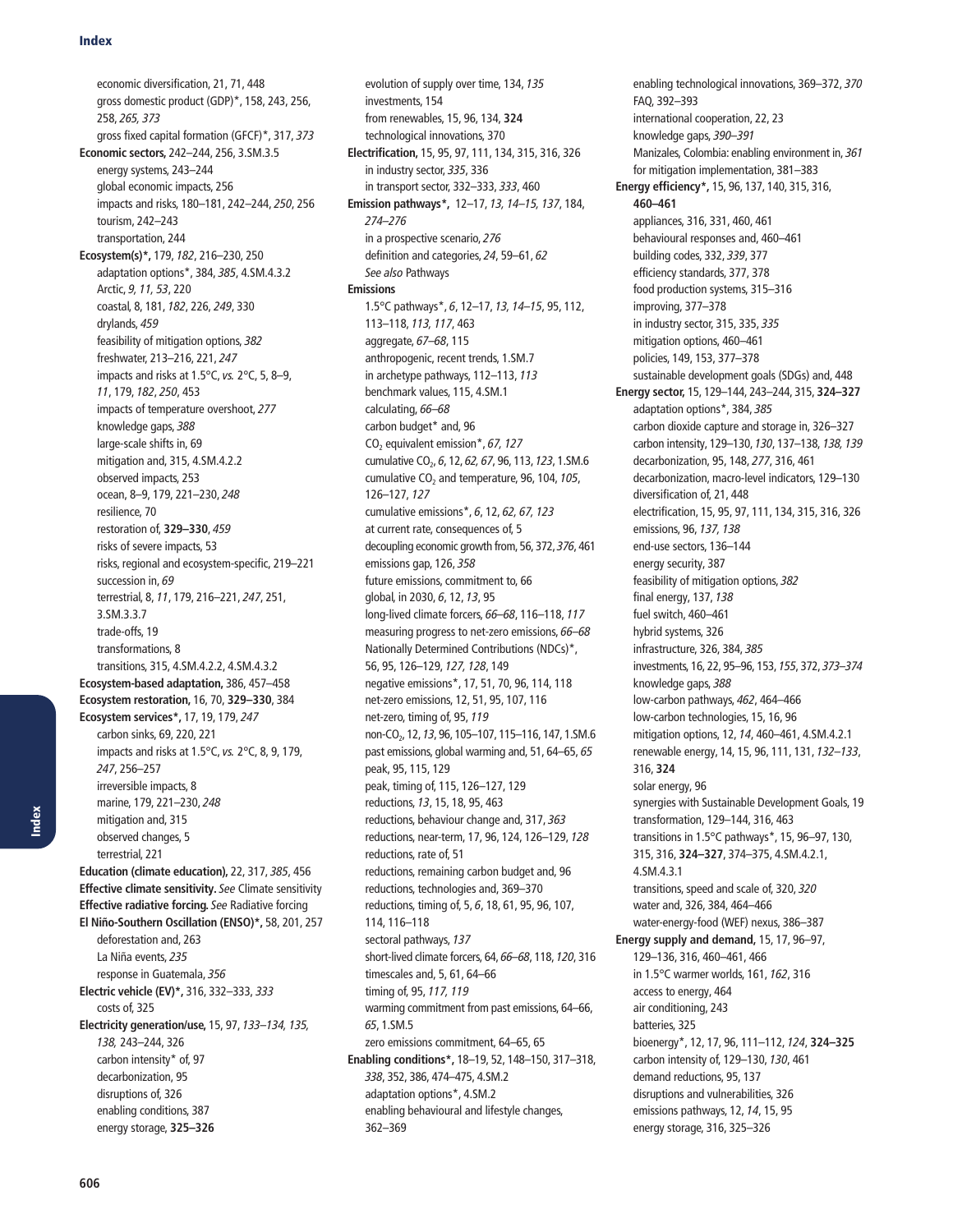evolution of primary energy contributions, 130–132, 131, 132–134 final energy demand, 137, 138 fossil fuels, 96–97 grid flexibility resources (GFR), 325 low-demand scenarios, 110, 111, 448 mitigation options, 460–461 primary energy supply, 96–97, 130–132, 131, 132–133 smart grids, 316 in SSPs, 109–110, 110 sustainable development goals (SDGs) and, 447–448 synergies and trade-offs, 19, 20–21, 448 transformations in, 129–136, 130–135 urban, 331 See also Electricity generation/use **Enhanced weathering\*,** 17, 112, 268, 269, 270, **345–346**, 462–463 costs, 316, 345 side effects, 345–346 **Equality\*,** 448–449, 451–453 in 1.5°C warmer worlds\*, 451–453 inequality, 456 inequality, reducing, 18–23, 445–538 **Equilibrium climate sensitivity.**  See Climate sensitivity **Equity\*,** 18, 23, 51, **54–55**, 448–449, 456, 469–470, 479 in 1.5°C warmer worlds\*, 451–453 burden sharing\*, 380, 470 climate-resilient development pathways\*, 22, 448–449, 469–470 conditions for achieving, 474–475 disproportionate impacts and, 51 fairness\* and, 449, 469, 479 gender equity\*, 23 intergenerational equity\*, 55 international equity, 55 justice and, 22, 55, 456, 470 mitigation efforts and, 18, 55 national equity, 55, 470 policies and, 22, 456 procedural equity\*, 55, 73 research gaps, 475–476 responsibility–capacity–need assessment, 470 in social-ecological systems\*, 338–341 trade-offs, 19 **Ethics\*,** 51, 52 **European Union, Covenant of Mayors,** 354, 355 **Evidence\*,** 451 **Exposure\*** factors influencing, 53 numbers of people exposed, 178, 246, 453 See also Hazard; Risk; Vulnerability **Extinction,** 8, 179, 218, 256–257 commitment to, 218 **Extratropical cyclone\*,** 203–204, 211 See also Tropical cyclone **Extreme weather events\*,** 182, 255 floods and droughts, 214–215, 255 frequency of, 223

heavy precipitation, 255 See also Climate extreme **Extremes.** See Climate extreme; and specific topics, e.g., precipitation

## **F**

**Fairness\*,** 449, 469, 479 nation-level fair shares, 470 **FAQs.** See Frequently Asked Questions **Farmer managed natural regeneration (FMNR),** 459 **Feasibility\*,** 18–19, 52, 56, *71–72*, 380–386, 381, 392–393, 393 adaptation options\*, 381, 384–386, 385, 4.SM.4.3.1-4.SM.4.3.5 assessment of, 71–72, 380, 381, 382–383, 4.SM.4.1 definition, 52 dimensions of, 71–72, 380, 381, 392 enabling conditions\*, 18–19, 52, 56 mitigation options\*, 381, 381, 382–383, 4.SM.4.2.1-4.SM.4.2.5 **Feedback.** See Climate feedbacks **Fiji, freshwater resources,** 368 **Finance,** 21–22, 23, 148–149, 317, 361–362, 372–380, 474 access to, 21, 23, 155, 317, 456 adaptation financing, 21–22, 379, 456 challenges of, 372–375, 373–374, 379 climate-friendly products, 378 de-risking, 317, 378–379 global and national systems for, 317–318, 380 Green Climate Fund, 74, 379 green instruments, 378, 474 innovative, 315, 380 knowledge gaps, 391 low-emission assets, 317 mobilization of, 19, 456 multilateral and national development banks, 317 new forms of, 374, 380, 474 policy instruments and, 317, 372–380 private sector, 21, 22 public-private partnerships, 317, 474 public sector, 21, 317 redirection of, 317, 374, 378 See also Investments **Financial institutions\*,** 361–362 **Fires,** 244, 259 forest fires, 8, 247 tundra, 262 **Fisheries,** 8, 9, 11, 237–238, 248, 452 adaptation measures, 238 fin fish, 180, 226–227, 237–238, 3.SM.3.2.7, 3.SM.3.3.10, 3.SM.3.2.12, 3.SM.3.2.13 foodwebs and, 226–227, 248 hypoxia and, 224 livelihoods, 452 management, 227 productivity change, 225, 249, 258 projected impacts, 8, 9, 11, 178, 222, 228, 248, 257 range shifts, 222, 248 restoration of, 330 risks, 180, 228, 237–238, 251, 252, 257

**Floods\*,** 11, 182, 201–203, 211, 214–215, 3.SM.3.1.1.2 coastal, 181, 231, 235, 249, 252, 252, 3.SM.3.3.3 damage from, 214, 215 Danube River Protection Convention, 356 fluvial, 201–203, 214, 247, 251–252, 252, 3.SM.3.3.4 management in Rotterdam, The Netherlands, 342 numbers of people at risk, 452 observed changes, 201, 211 Philippines, flood measures, 368 projected changes, 179, 201–203, 202, 211, 214, 3.SM.3.1.1.2 risks, with 1.5°C warming, compared with 2°C, 7, 178, 179, 181, 201–203, 202, 214–215, 247, 251–252, 252 sea level rise and, 8 **Fluorinated gases,** 118, 120 **Food,** Table 3.SM.12 GHG-intensive foods, 97, 147 healthy diets and choices, 19, 97, 147, 180, 462 land use for, 97, 145 plant-based proteins, 112 prices, 447, 462, 464 quality/nutrition, 327, Table 3.SM.12 water-energy-food (WEF) nexus, 386–387 **Food demand** reducing, 464, 466 in SSPs, 110, 110, 111 **Food production systems,** 178, 236–240, 250, 252, **327–329**, 453, 464, Table 3.SM.5 climate-smart food production, 239 efficiency of, 315–316, 464 genome modification, 329 land use and, 327–329 mixed crop-livestock production, 315, **328** projected impacts, 179–180, 236–240, 250 technological innovations, 316, **329** tipping points\*, 263, 264 See also Agriculture; Crop yields **Food security\*,** 180, 182, 237, 238–240, 250 decline in, 53 enhancing, 315–316 food insecurity, 447 mitigation pathways and, 464 projected impacts, 179–180, 239, 250, Table 3.SM.5 risks to, 238–239 strategies for improving, 239–240 **Food shortages,** 9 **Food wastage\*,** 316, **328–329**, 462 **Forcing.** See Radiative forcing **Forest fires,** 8, 247 **Forests\*,** 220, 316, **329–330** agroforestry, 328, 384 Amazon tropical forest, 221, 263, 340 Australian rainforest, 254 boreal, 8, 263, 264 as carbon sinks, 340 CDR options and, 316 ecosystem restoration, 329–330 emissions, 14 impacts, 220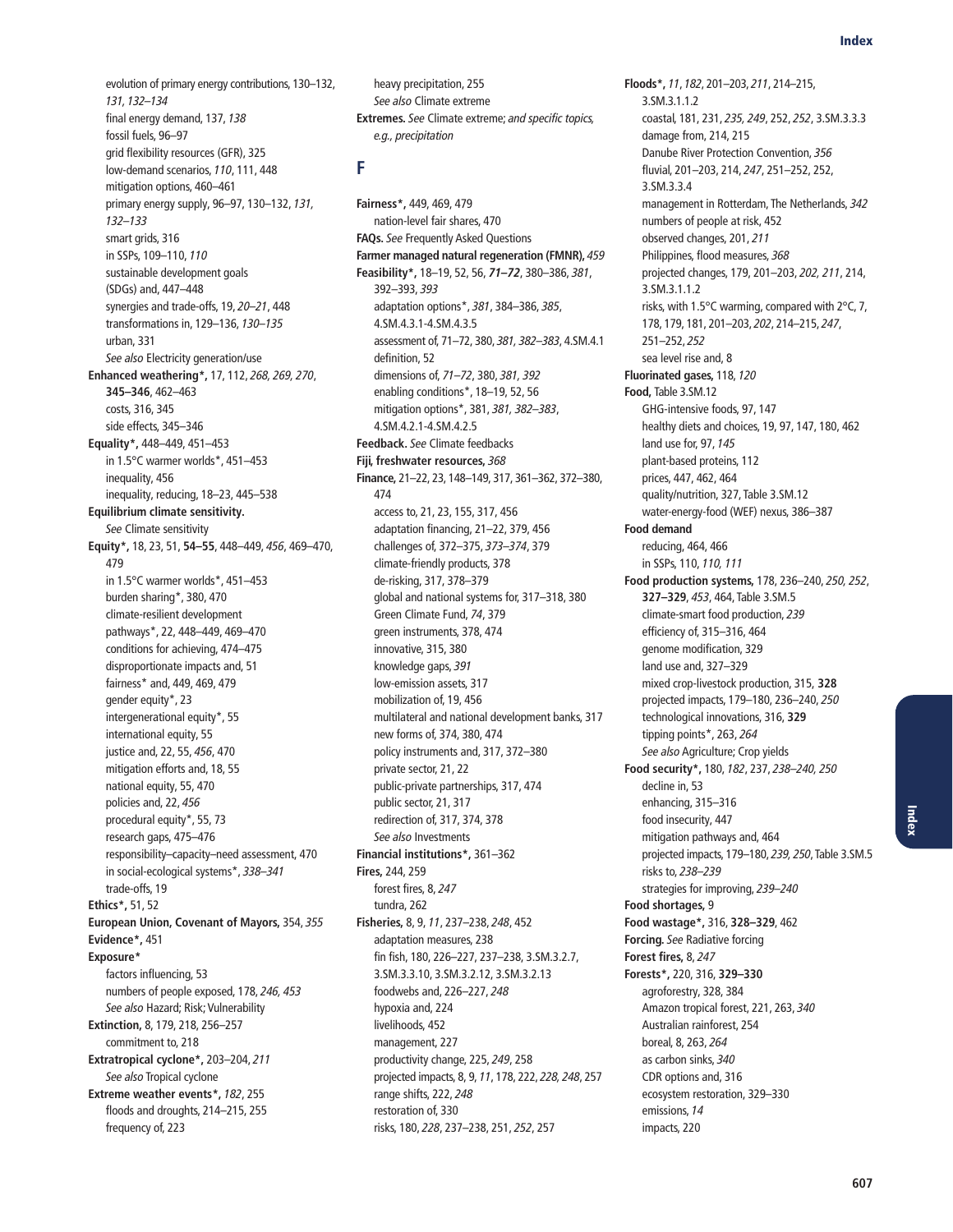land area for, 16, 97 land-use change, 146 rainforests, 254, 263, 264 REDD+, 329–330 responsible sourcing of products, 462 risks, 8, 220–221 tipping points\*, 263, 264 See also Afforestation; Deforestation; Reforestation **Fossil fuels\*** in 1.5°C pathways\*, 14–15, 15, 96–97 combined with CCS, 97, 135 countries/economies dependent on, 448, 461, 462 energy sector use, 15, 96–97, 131, 131, 132–133, 138 greenhouse gas emissions, 53, 114 market preference, shifting, 317 reducing investments in, 378 **Framing and context, 49–92** assessment and methodologies, 75–76 confidence, uncertainty and risk, 77 feasibility, 71–72 framing asymmetries, 55 global response, 70–75 impacts, 69–70 knowledge base, 53–56, 75–76 sustainable development, 73–75 transformation and transitions, 73 understanding 1.5°C, 56–64 **Frequently Asked Questions (FAQs)** How Close are we to 1.5°C?, 81, 82 What are Carbon Dioxide Removal and Negative Emissions?, 394, 395 What are the Connections between Sustainable Development and Limiting Global Warming to 1.5°C above Pre-Industrial Levels?, 477–478, 478 What are the Impacts of 1.5°C and 2°C of Warming?, 282–283, 283 What are the Pathways to Achieving Poverty Reduction and Reducing Inequalities while Reaching a 1.5°C World?, 479–480, 480 What do Energy Supply and Demand have to do with Limiting Warming to 1.5°C?, 161, 162 What Kind of Pathways Limit Warming to 1.5°C and are we on Track?, 159, 160 What Transitions Could Enable Limiting Global Warming to 1.5°C?, 392–393, 393 Why are we Talking about 1.5°C?, 78, 80 Why is Adaptation Important in a 1.5°C-Warmer World?, 396–397, 397 **Freshwater systems,** 182, 213–216, 221, 247 adaptation initiatives, 368 extreme events, 214–215 freshwater stress, 181 knowledge gaps, 272 water temperature, 214 See also Water resources **Fuel switch,** 460–461, 481–506 **Fybnos and succulent Karoo biomes,** 260, 261

# **G**

**Gender equity\*,** 23, 452 **General circulation model (GCM).** See Climate models **Genome modification techniques,** 329 **Geophysical relationships, 101–107** climate and Earth-system feedbacks, 103–104 geophysical uncertainties, 96, 101–104 knowledge gaps, 157–158 non-CO<sub>2</sub> climate forcers, 101-103, 103 **Geophysical warming commitment,** 64–66, 65 **Glaciers\*,** 206 **Global climate model (GCM).** See Climate models **Global financial systems,** 317–318 **Globalisation,** 319 **Global mean surface temperature (GMST)\*,** 56–57, 57, 177, 186, 274 1.5°C rise, factors in, 4, 274 anomalies\*, 183, 210 definition, 24 measurement of, 12 observed, 4, 6, 186 past emissions and, 51 **Global mean surface air temperature (GSAT)\*,**  12, 56 **Global response, strengthening,** 18–23, 70–75, **313–443** 1.5°C-consistent pathways, implications of, 320–321, 320, 448 accelerating the response, 319–320 adaptation options, 321, 336–337, 338 change, far-reaching and rapid, 352–380, 392 change, historical rates of, 322 cooperation, 22, 23 enabling change, 21–22, 315–318 feasibility assessments, 380–386, 381, 382–383, 385 finance and investments, 317, 321, 361–362, **372–380** governance and policies, 23, 71, 315, 316, 317, 321, **352–355** implementation, 23, 70, 71, 315, 317, 319, 320–323, **352–380** implementing adaptation, 383–386, 385 implementing mitigation, 381–383 integration and enabling transformation, **380–387** knowledge gaps, 318, 387, 388–391 levels of ambition, raising, 315 monitoring and evaluation (M&E)\*, 386 policy instruments and finance, 372–380 response options, 19–21, 70–71, 316–317 sustainable development and, 18, 22, 316, 321 synergies and trade-offs, 316, 386–387 system transitions, and rates of change, 322–323 systemic changes, 323–349 transformation and transitions, 70, 73, 315, **380–387** transitions, speed and scale of, 317, 320, 320 **Global Temperature-change Potential (GTP),**  66–68 **Global warming\*,** 4–6 commitment to continued warming, 64–66, 65,

#### 1.SM.5

current level of, 4, 51, 53, 76, 106, 177, 1.SM.1 definition, 24, 51, 56 with emissions continuing at present rate, 4 geophysical warming commitment, 64–66, 65 human experience of present-day, 53, 1.SM.1 human-induced, 4–5, 51, 53, 53, 54, 59, 81, 82, 186–187, 282, 1.SM.2, 1.SM.6 level in 2017, 51, 59, 81 maximum temperature reached, 5 observed, 4, 51, 53, 53, 58–59, 189–190, 1.SM.1, 1.SM.2, 1.SM.3, 1.SM.6 past emissions and, 51, 64–65, 65, 72 peak in, 5, 65, 96, 101, 177, 277, 278 pre-industrial\* reference period, 51, 56, 57–59, 184 projections, 4, 81, 82, 95, 187–188, 188 reference periods, 56–59, 184 regional/seasonal variations in, 4, 59, 60, 81 temperatures used for definition, 51, 106 timescales and persistence, 5 total warming, 59, 61 See also Global mean surface temperature; **Temperature Global warming of 1.5°C,** 4–6, **56–64**, 187, 274 1.5°C pathways\*, 12–17, 51, **93–174** already experienced in some regions and seasons, 4, 51, 59, 68, 81, 452 closeness to (FAQ), 81, 82 context of sustainable development and poverty eradication, 18–23 framing and context, 4–6, **49–92** future emissions and, 6, 13 impacts and risks, compared with 2°C, 5, 7–10, 11, 51, **175–311**, 261 not considered 'safe', 447, 455 projected climatic changes, 7–10, 186–188 projected timeline for reaching, 4, 95–96, Table 3.SM.7 Reasons for concern (RFCs)\*, 10, 11, 181 reference period, 56–59, 184 returning to, after overshoot, 5, 17, 61, 96 stabilization responses/scenarios, 147, 158, 182, 184–185 strengthening the global response, 18–23, 70–75, **313–443** synergies and trade-offs, 19 temperature range for, 51, 187, 188, 275 See also 1.5°C warmer worlds\* **Global warming of 2°C,** 100 emissions and, 116 impacts and risks, compared with 1.5°C, 5, 7–10, 11, **175–311**, 261 OECD scenario for, 373 Reasons for concern (RFCs)\*, 10, 11 regions with high risks, 247–250 runoff and floods, 178, 211 **Global warming of 3°C,** 18, 261 rainforests and, 263 **Global Warming Potentials (GWPs),** 66–68 **Governance\*,** 19, 71, 316, 317, **352–355** adaptive governance\*, 315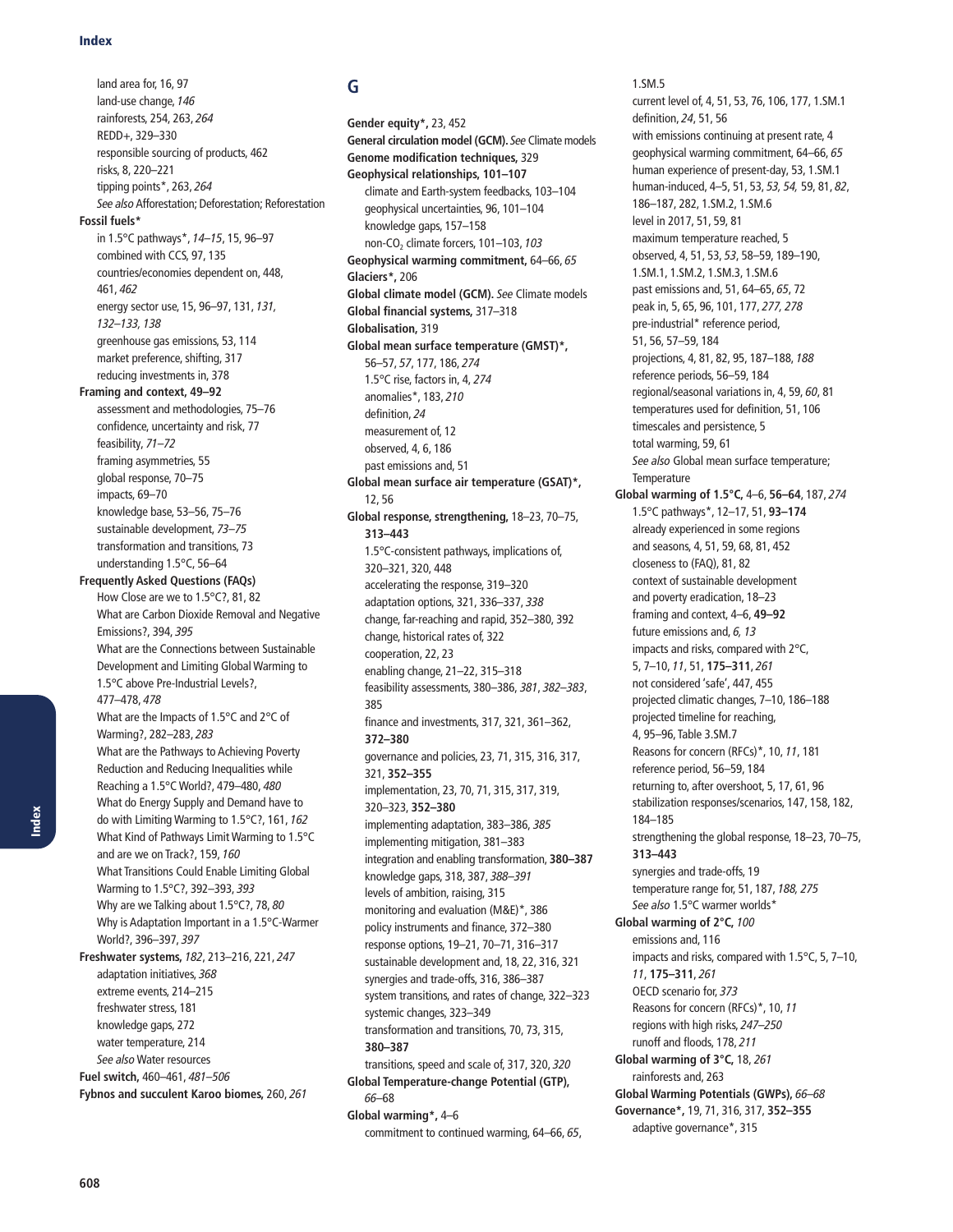challenges in 1.5°C pathways, 95 Covenant of Mayors initiative, 354, 355 governance capacity\*, 71 governance framework, 317, 359 inclusive, 475 international, 352–354, 474 knowledge gaps, 390 linkages across sectors, 71 local and regional, 316, 354, 355 multilevel governance\*, 19, 23, 317, **352–355**, 355, 356, 384, 386, 474–475 national, 316, 353, 361 partnerships among actors, 23 sub-national, 354 water-energy-food (WEF) nexus, 386–387 See also Policies **Green bonds,** 378 **Green Climate Fund,** 74, 379 **Green economy,** 470–471 **Green infrastructure\*,** 10, 316, 334, 334, 384, 385 investment in, 316 **Greenhouse gas(es) (GHGs)\*,** long-lived, 64–66, 66–68, 116–118 short-lived, 64, 66–68, 316 See also Carbon dioxide; Methane; Nitrous oxide; Ozone **Greenhouse gas emissions,** 14–15, 18 aggregate, 115 benchmark values, 115 cumulative emissions\*, 6, 12, 62 drivers of, 53 global, in 2030, 12, 13 reductions in, 6, 12, 13, 14–15, 95 reporting of, 66 timing of reductions, 6, 13, 95 See also Emissions **Greenhouse gas removal\*.** See Carbon dioxide removal (CDR) **Greenland ice sheet,** 7, 178, 206, 208–209, 257, 271, 282 **Gross domestic product (GDP)\*,** 158, 243, 256, 258, 265, 373 **Gross fixed capital formation (GFCF)\*,** 317, 373 **Gross world product (GWP),** 256 **Groundwater,** 15, 3.SM.3.1.1.3 coastal, 181 **Guatemala** Indigenous Table for Climate Change, 360 Maya watershed meteorological forecasts, 360 response to drought and El-Niño, 356 **Gulf Cooperative Council (GCC) countries,** 462

#### **H**

**Happiness index (Bhutan),** 387 **Hazard\*,** 68, 186–212, 210–212 collocated and/or concomitant, 188 See also Disaster; Risk; Vulnerability **Health.** See Human health **Heat-related morbidity and mortality,** 9, 11, 180, 240–241, 250, 252, 252, 263, 264, 3.SM.3.3.1 **Heat stress,** 452

coral reefs, 226, 229 **Heatwaves\*,** 9, 263, 264 in cities, 242 deadly, 263, 264 extreme, 177 marine, 177 numbers of people exposed, 178 observed changes, 177 projected changes, 177–178 tipping points\*, 263, 264 **Holocene\*,** 53 Holocene Thermal Maximum (HTM), 208 **Hotspots,** 182, 258–260, 261 drought\*, 199, 200 precipitation, 193, 194 temperature, 190–191, 193 **Human behaviour\*, 362–369** adaptation behaviour\*, 363 adaptation options\*, 457 behavioural change\*, 19, 21, 22, 97, 315, 317, 461 behavioural change, enabling, 362–369 behavioural change, knowledge gaps, 390–391 dietary choices, 19, 97, 147, 180, 316, 462 energy efficiency\* and, 460–461 factors affecting, 364–365 habits, heuristics, and biases, 365, 461 knowledge and, 364 mitigation behaviour\*, 362, 363 motivation and, 364–365 rebound effect, 460 See also Values **Human health,** 9, 178, 182, 240–241, 250, 385 adaptation limits\*, 455 air quality and, 241, 250, 464, Table 3.SM.9 benefits of emissions reductions, 12 co-benefits, 157 cold-related mortality, 241 heat-related morbidity and mortality, 9, 11, 180, 240–241, 250, 252, 252, 263, 264, 3.SM.3.3.1 impacts and risks at 1.5°C, vs. 2°C, 9, 180, 182, 240–241, 250, 252, 453 occupational health, 241, 250 population health, 337, 338, 385, 457 risks, 180, 240–241, 252 temperature-related risks, Table 3.SM.8 tipping points\*, 263, 264 trade-offs, 19 urban areas, 180 vector-borne diseases, 9, 180, 241, Table 3.SM.10 **Human-induced warming,** 4, 51, 59, 81, 82, 186–187, 188, 282, 1.SM.2, 1.SM.6 equal to observed warming, 51, 59 rate of, 66 **Human population,** 51, 319 current, 319 displacement/migrations of, 180, 181, **244–245**, 337, 338, 385 growth of, 95, 319 in regions where 1.5°C already exceeded, 51 in SSPs, 109, 110 **Human rights\*,** 55, 450, 460, 469–470, 475 **Human security\*,** 9

**Hydrofluorocarbons (HFCs),** 12, 96, 118, 341–342, 342 radiative forcing from, 342 **Hydrogen,** 15, 315, 335, 336 **Hydrological cycle\*,** 191–196 **Hydropower,** 201, 214, 243, 466

#### **I**

**Ice sheets\*** albedo and, 257 Antarctic ice sheet, 7, 178, 208–209, 257, 258, 271, 282 Greenland ice sheet, 7, 178, 206, 208–209, 257, 271, 282 marine ice sheet instability (MISI), 257, 258 sea level rise and, 7, 178, 206, 208, 257, 271 thresholds, 257 time frame for loss of, 257 tipping points, 282 (Climate change) Impact assessment\*, 76, 185–186 **Impacts\*,** 7–10, 68–70, **175–311** in 1.5°C and 2°C warmer worlds\*, 7–10, 177–179, 182, 319 in 1.5°C pathways, vs. overshoot pathways, 51, 61, 62 attribution for, 69, 213 avoided, 18, 68, 183, **253–265**, 447, 452–453, 453, 475 climate extremes and, 7, 177–178, 182 coastal and low-lying areas, 231–234, Table 3.SM.4 definitions, 24, 68 direct vs. indirect, 69 disproportionate, 11, 51, 447, 452 distribution of, 10, 11, 18, 181, 255–256 drivers of, 69 economic sectors and services, 180–181, 182, 242–244, 250, 256 ecosystems, 178, 179, 182 emission pathways\* and, 51, 282 FAQ on, 282–283, 283 food systems, 179–180, 182, 236–240, 250, Table 3.SM.5 global aggregate, 10, 11, 181, 182, 256–257 global and regional climate changes, 186–212, 210–212 human health, 9, 180, 182, 240–241, 250, 252, 453 impact assessment\*, 76, 185–186 impact cascades, 69, 245, 452 irreversible, 5, 61, 177, 251, 252, 254 knowledge gaps, 272–273 land use, 179–180 livelihoods, poverty, and migration, 244–245, 447 marine ecosystems, 8–9, 179, 221–230 non-linearity, 69–70 observed, 5, 53, **212–253** ocean, 5, 8–9, 178, 179, 180, 182, 221–230, 228, 248–249, 3.SM.3.2.1-3.SM.3.2.13 projected risks, 7–10, **212–253** regional, 9, 68, 180–181, 182, 189–196 sea level rise, 7–8, 181, 182, 206–207, 212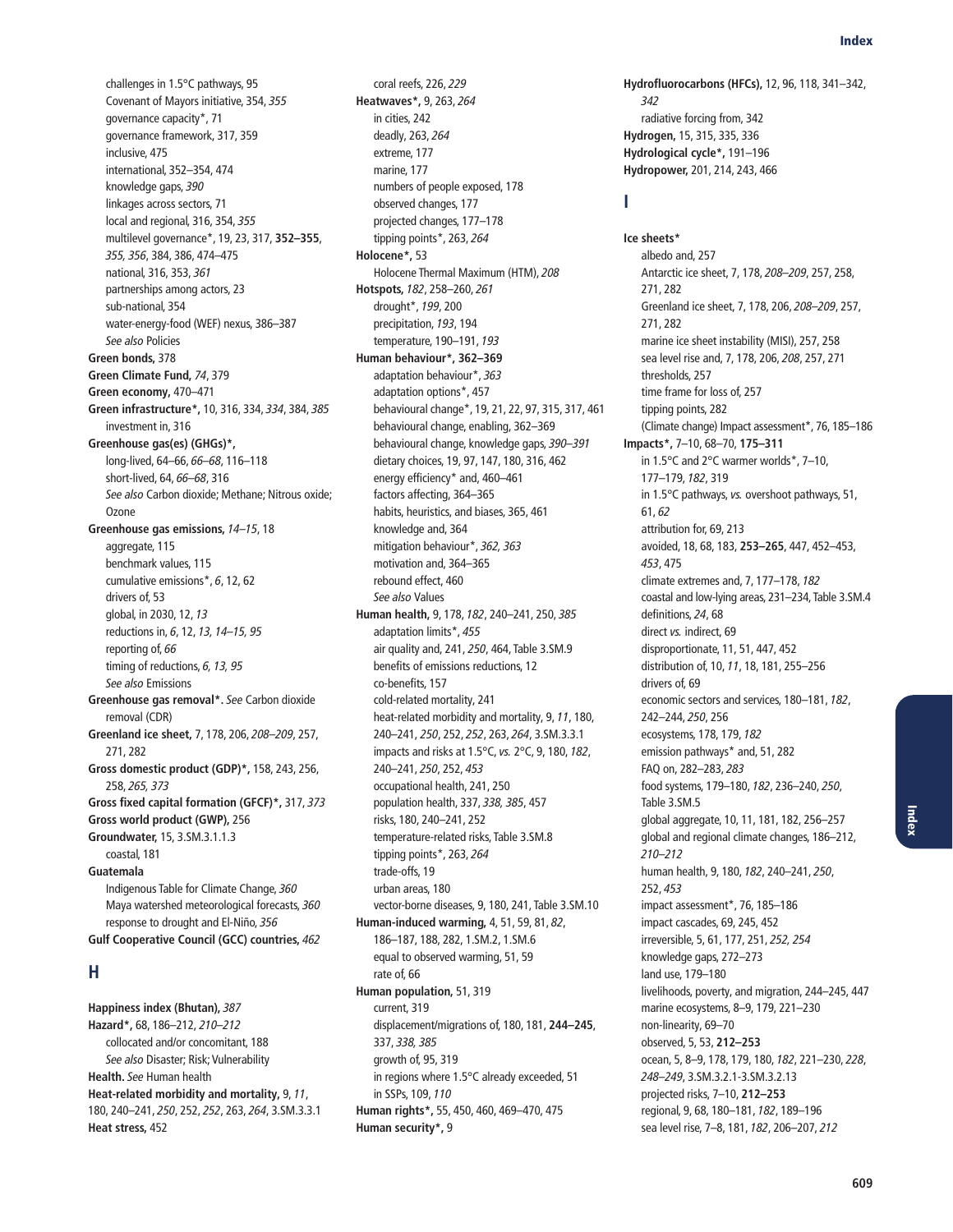small islands and coastal areas, 181, 182 summary of, 182–183, 182, 247–250, 251–253 terrestrial ecosystems, 8, 11, 179, 216–221, 252, Table 3.SM.2 time-integrated, 61, 62 timescales of, 61, 62 uncertainties\*, 69 uncertainty propagation, 3.SM.1.3 urban areas, 241–242 water resources, 179, 3.SM.3.1.1.2-3.SM.3.1.1.4 **Implementation.** See Global response, strengthening **Inclusion/inclusive processes,** 331, 333, 353, 381, 449, 475 cultural considerations, 384 decision-making, 456 **Incremental adaptation.** See Adaptation **India, technology and renewables pathways,** 471 **Indigenous knowledge\*,** 22, 315, 337, 338, 339, 385, 456, 480 community adaptation and, 360 in Guatemala, 360 Indigenous Table for Climate Change (Guatemala), 360 in Pacific Islands and small island developing states, 360 in Tanzania, 360 **Indigenous peoples,** 23, 447 in Arctic, 9, 339 cultural beliefs, 364 land tenure, 462 Maya (in Guatemala), 360 risks and impacts, 9 **Industry sector,** 334–336, 4.SM.4.3.4 adaptation options\*, 385, 386 bio-based feedstocks, 335–336, 335 carbon capture and storage (CCS), 335, 336 changes in structure of, 375 decarbonization, 140 electrification and hydrogen, 335, 336, 460 emissions, 15, 114, 140, 334 energy efficiency, 315, 335, 335, 460 energy-intensive industry, 334 feasibility of mitigation options, 383 final energy demand and use, 138–140, 139 knowledge gaps, 389 mitigation options\*, 335, 4.SM.4.2.4 substitution and circularity, 335, 335, 460 technological innovations, 370, 460 transitions in, 15, 334–336, 460, 4.SM.4.3.4 transitions, speed and scale of, 320, 320 **Inequality** in 1.5°C warmer world\*, 447 adaptation pathways\* and, 458–459 increased, 53, 319 persistent, 471 reducing, 18–23, 72, **445–538**, 456, 475 research gaps, 475–476 See also Equality **Information and communication technology (ICT)\*,** 316, 319 **Information flow and sharing,** 377–378, 456, 457

**Infrastructure**

adaptation options\*, 384–386, 385, 4.SM.4.3.3 climate-resilient, 386 coastal, 181, 226, 231, 235, 249 decommissioning of existing, 374 feasibility of mitigation options, 382 floods and, 181 green infrastructure\*, 10, 316, 334, 334, 384, 385 investments in, 21, 333, 373–374, 374 knowledge gaps, 388–389 lock-in of carbon-emitting, 18, 126 low-emission, 317, 374 mitigation options\*, 4.SM.4.2.3 sea level rise and, 8, 231, 249 transitions in, 15–16, 4.SM.4.3.3 urban, 331, 333 **Insects,** 254–255 phenology, 216, 218 pollination by, 216, 218, 255 range loss, 254–255, 256–257 species loss, 179, 218 **Institutional capacity\*,** 19, 71, **359–362** cooperative institutions and social safety nets, 362 enhancing, 359–362, 384 monitoring, reporting, and review, 361 policy design and implementation, 359–360 **Institutions\*,** 359–362, 474–475 financial, 361–362 institutional capacities, 359–362 knowledge gaps, 390 monitoring, reporting, and review, 361 reform: Manizales, Colombia, 361 **Integrated assessment\*,** 95 **Integrated assessment models (IAMs)\*,** 99, 100–101, 108–109, 136–137 assumptions, 2.SM.1.2.2, 2.SM.1.2.3 bioenergy and BECCS deployment in, 124, 268 CDR and, 268–269 global economic impacts, 256 knowledge gaps, 158 land use and bioenergy modelling, 2.SM.1.2.4 multiple IAMs, 463–464 scope, use and limitations, 2.SM.1.2.1 **Integrated assessment model (IAM) scenario database** configuration, 2.SM.1.3.1 data collected, 2.SM.1.3.4 modelling Framework Reference Cards, 2.SM.2 Part 2 overview of mitigation measures, 2.SM.1.2.6 overview of scenarios, 2.SM.1.3.2 overview of studies, 2.SM.1.3.3 scenario classification, 2.SM.1.4 summary of models, Table 2.SM.7 **Interconnectivity,** 52, 54, 319 **International agreements,** 70, 317 **International cooperation,** 22, 23, 95 Mekong River Commission, 240 **International governance,** 352–354, 474 **Internet of Things (IoT)\*,** 331 **Invasive species,** 8, 9, 223

**Investments,** 21, 95–96, 149, 153–155, 316, 372–380 decarbonization\*, 378 energy-related, 16, 95–96, 153, 155 green investment, 474 incentives, 317 investment needs, 373–374 knowledge gaps, 158 low-emission, 154, 317, 378 mitigation, 21, 95–96, 466 policy instruments and, 317 speed and scale of change, 321 upscaling of, 15, 317 world investment, 317, 373 See also Finance **IPCC Fifth Assessment Report (AR5),** 51, 81 **IPCC Special Report on 1.5°C (SR1.5),** 4, 74, 79 storyline, 77–78, 78 timeline of, 80 **Iron fertilization.** See Ocean fertilization **Irreversibility\*,** 5, 61, 177, 251, 252, 254, 262, 277 temperature overshoot and, 8, 61, 179 See also Tipping points **Italy, Province of Foggia, multilevel governance in,** 355

# **J**

**Jamaica,** 339–340 **Justice\*,** 448–449, 456, 469 distributive justice\*, 55 justice-centered pathways, 470 procedural justice\*, 55 social justice\*, 22, 448–449 See also Equity; Ethics; Fairness; Human rights

# **K**

**Kampala, Uganda, Climate Change Action Strategy,** 340 **Kigali Amendment,** 118 **Kiribati, adaptation in,** 368, 471 **Knowledge gaps,** 157–158, 388–391 impacts and risks, 272–273 See also specific topics **Knowledge sources,** 52, 53–56, 75–76 grey literature, 76, 451 indigenous knowledge\*, 22, 315, 337, 338, 339, 385, 456, 480 local knowledge\*, 22, 339, 457 scientific literature, 75, 451 **Krill,** 227, 228, 3.SM.3.2.6 **Kyoto Protocol\*,** 80, 353 Kyoto GHG-emissions, 14, 115–116, 117, 119, 126

# **L**

**Land management,** 17, 19, 180 carbon dioxide removal and, 121, 180 **Land surface air temperature\*,** 56 **Land use\*,** 144–148, 180, **327–329** adaptation options\*, 384, 385, 4.SM.4.3.2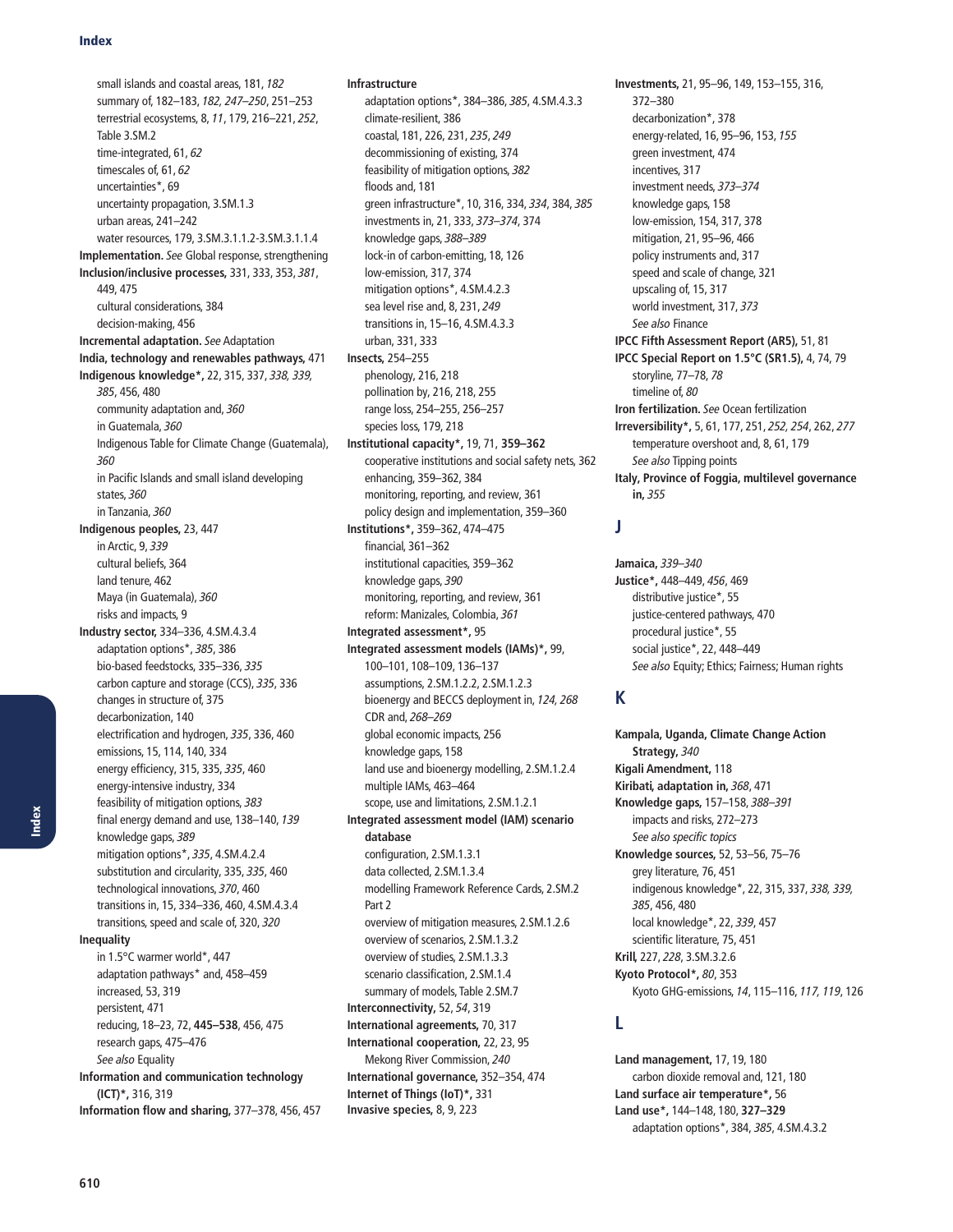for agriculture and food, 16, 97, 112, 146, **327–329** carbon dioxide removal (CDR)\* and, 125, 126, 265–266, 268–270, 343 climate-resilient, 333 feasibility of mitigation options, 382 governance and, 17 intensification of, 16 knowledge gaps, 388 mitigation options, 148, 265–266, 382, 462–463, 4.SM.4.2.2 mitigation potential, 315 modelling, 2.SM.1.2.4 planning: Manizales, Columbia example, 361 risks of carbon release, 221 sustainability of, 16, 97 synergies and trade-offs, 19, 20–21 transitions in, 16, 17, 96, 97, 144–148, 315, **327–329**, 4.SM.4.3.2 urban, 316, 333 **Land-use change (LUC)\*,** 112, 126, 144–148, 179, 180 in agricultural sector, 98, 144–148 bioenergy production and, 69 biophysical feedbacks, 266–267 CDR and, 268–269 overview of, 145 pace of, 145, 146 risks in mitigation pathways, 69, 97, 265–266 in SSPs, 145 **Large scale singular events,** 10, 11, 181, 254, 257–258 **Last Glacial Maximum (LGM),** 208 **Lifestyles,** 315 choices, 97, 180 consumption and, 53, 56, 95, 97 emissions reduction through, 317 lifestyle change, enabling, **362–369** lifestyle change, knowledge gaps, 390–391 low energy demand, 97 low resource use, 97 mitigation and adaptation behaviour, 362–363 in SSPs, 110 sustainable, 276 See also Food; Human behaviour **Likelihood\*,** 77, 182 **Limpopo Watercourse Commission,** 356 **Livelihoods\*,** 73, 182, 244 agricultural, 55, 315, 447 coastal, 9, 222, 226, 249, 447, 452, 455 impacts and risks of 1.5°C warmer worlds\*, 452 poverty and, 244 security, promoting, 456–457 **Livestock,** 9, 180, 264, **327–328** animal feed, 112 emissions, 147, 327 land use, 97 mixed crop-livestock production, 315, **328** production, 237 in the tropics and subtropics, 263, 264 **Local communities,** 23 **Local knowledge\*,** 22, 339, 457 **Local participation,** 456

**Lock-in\*,** 18, 126, 129 **London, U.K.** adaptation and disaster risk management, 458 car use/policies, 366 **Long-lived climate forcers (LLCF)\*,** 66–68, 116–118, 117 time scales, 64–66 **Loss and Damage\*,** 454–456 **Low-carbon pathways,** 471–472

## **M**

**Maharashtra, India, water resources,** 368 **Maladaptive actions (Maladaptation)\*,** 19, 386, 396 **Malaria,** 9, 180, 241, 452 **Mangroves,** 225, 226, 228, 228, 248, 252, 462, 3.SM.3.2.1, 3.SM.3.3.8 replanting, 330, 457 **Manizales, Colombia,** 361 **Marginal abatement costs,** 16, 95, 150, 375 **Marine ecosystems.** See Ocean ecosystems **Mayan K'iché population in Guatemala,** 360 **Mediterranean region,** 259, 261 droughts, 200–201 threatened systems, 254 **Mekong River basin,** 239–240 **Methane (CH4)\*,** 268, 316, 341, 342 AFOLU sector, 118, 147, 147 agricultural, 96 emissions, 13, 118, 120 emissions, evolution of, 96 emissions reduction, 12, 95, 102, 157, 268, 316 mitigation potential, 118 release from permafrost\*, 12, 104 release from wetlands, 12 zero emissions commitment (ZEC), 65 **Migration\*,** 180, 181, 232, **244–245**, 337, 338, 385 as adaptation, 457 (internal) displacement\*, 245 sea level change\* and, 232 **Millennium Development Goals (MDGs)\*,** 74, 450, 477 **Mitigation\*,** 19–21, 70, **93–174** in 1.5°C pathways\*, 12–17, 51–52, 93–174, 465 adaptation and, 19, 386–387, 4.SM.4.5.1 classification of, 99–100, 100 costs, 16, 22, 258, 264, 316 decisions after 2030, 56 definition, 70 demand-side measures\*, 97 equity considerations, 55 feasibility, 15, 380, 381 global response, strengthening, 19–21, 70–75, **313–443** implementing, 381–383 integrated mitigation studies, 95 investments, 21, 95–96, 466 knowledge gaps, 388–391 non-CO<sub>2</sub> mitigation, 95, 96, 105-106, 108, 115–116, 120, 265, 268 risks and risk reduction, 5, 179, 448

socio-economic challenges to, 110 sustainable development and, 12, 19–21, 97, 156–157, 447–448, **459–466**, 465, 481–509 synergies and trade-offs, 18–21, 20–21, 72, 97, 157, 316, 386–387, 391, 459–463, 465, 4.SM.4.5.1 synergies with adaptation, 386–387, 475, 4.SM.4.5.1, 4.SM.5.2 time frames for, 277, 278, 279–281 See also 1.5°C pathways; Pathways **Mitigation behaviour.** See Human behaviour **Mitigation options\*,** 19–21, 316–317, 319, 323, **324–347**, 463, 481–509 1.5°C pathways\*, 100, 110–112, 316–317, 465 CDR, 4.SM.4.2.5 emissions reduction with, 12, 13, 14–15 enabling conditions, 381–383 energy supply and demand, 460–462, 4.SM.4.2.1 feasibility assessment, 381, 381, 382–383, 4.SM.4.2.1-4.SM.4.2.5 industrial system, 4.SM.4.2.4 land-based, 16, 462–463, 4.SM.4.2.2 mitigation–SDG table, 481–509 overview, 2.SM.1.2.6 SDGs and, 19–21, 20–21, 448 synergies and trade-offs, 459–463, 463, 465, 4.SM.4.5.1 urban and infrastructure, 4.SM.4.2.3 **Mitigation pathways\*, 93–174,** 265–271 1.5°C pathways\*, 12–17, 13, 14–15, 60–61, 98, 101, 102, 108–129, 110, 2.SM.1.5 2°C pathways, 96, 100, 101, 102 adaptive mitigation pathway, 60–61 carbon dioxide removal (CDR) in, 118–125, 180 challenges, opportunities, and co-impacts, 147–157 emissions and, 12, 14–15 four model pathways, 12, 14–15, 61, 62 geophysical characteristics, 101–104 groups/classification, 61, 62, 113–114, 113 land-use change, 265–266 overview, 108–129, 129 prospective, 60, 63 scenarios in, 98–100, 100, 277, 279–281 sustainable development and, 463–472, 465, 2.SM.1.5 synergies and trade-offs, 465 transformations, 129–157, 466 See also 1.5°C pathways; Pathways **Mitigation potential,** 118, 315, 363 **Mitigation scenarios\*.** See Mitigation pathways **Models.** See Climate models; Integrated assessment models (IAMs) **Monitoring and evaluation (M&E)\*,** 386 **Monitoring, reporting, and review institutions,** 361 **Monsoon,** 194, 262–263, 264 **Montreal Protocol,** 118, 353 **Mosquitoes,** 241 **Motivation\*,** 364–365 **Mountain ecosystems,** 254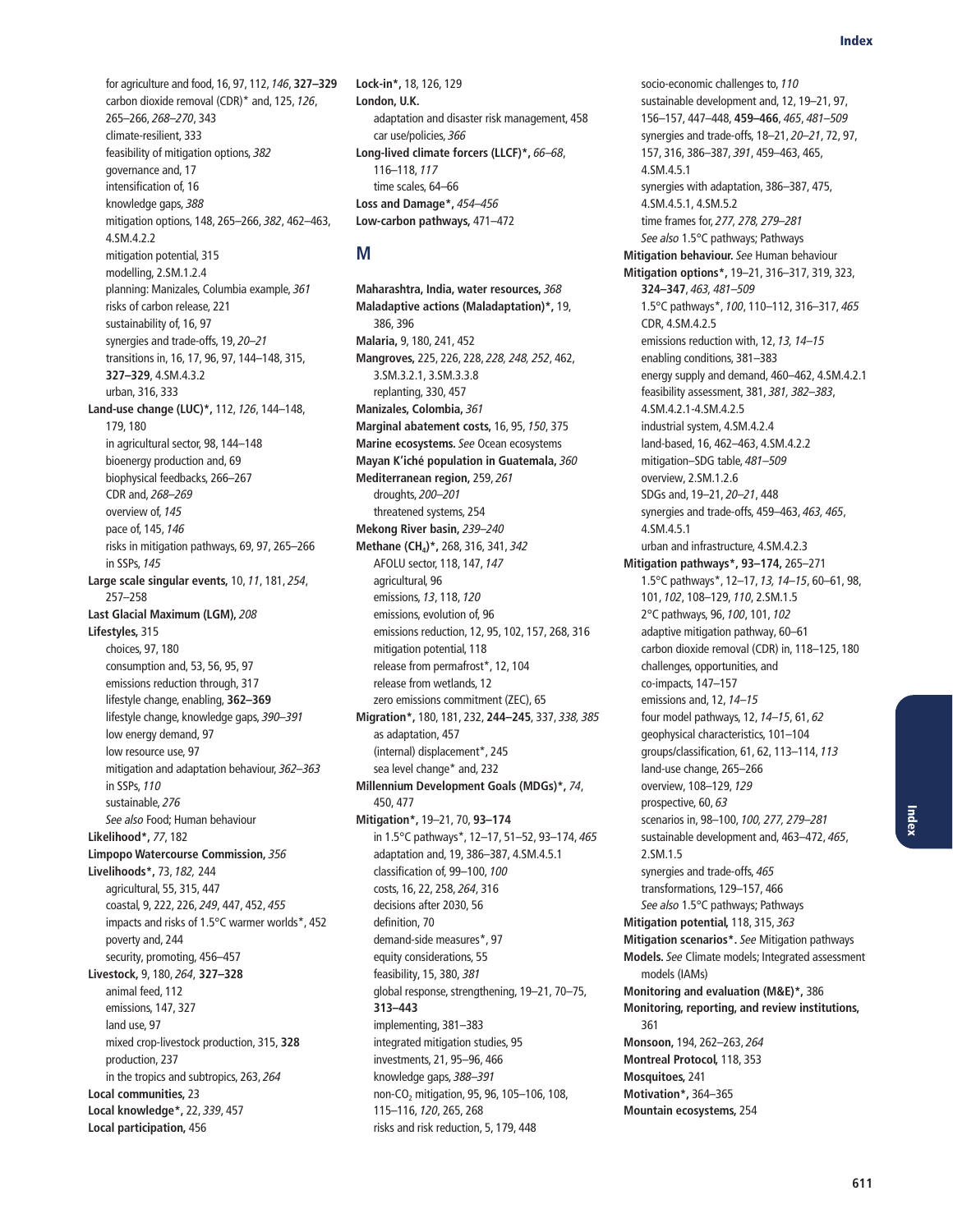#### **N**

**Narratives\*,** 52, 109 **Nationally Determined Contributions (NDCs)\*,**  56, 95, 126–129, 127, 128, 149, 159, *357–359* adaptation and, 359 consistency of, 357–359 remaining carbon budget and, 113–114 uncertainties and, 358 **Natural gas,** 97 **NDCs.** See Nationally Determined Contributions (NDCs) **Negative emissions\*,** 17, 51, 70, 118–121, 394, 395 474 CDR, role in, 70, 114, 118 FAQ on, 394, 395 See also Net-zero emissions; Net-zero CO<sub>2</sub> emissions **Net negative emissions\*,** 51, 96, 114, 116, 474 **Net-zero emissions\*,** 5, 24 **Net-zero CO<sub>2</sub> emissions\*, 12, 51, 95, 116** definition, 24 measuring progress to, 66–68 necessary to stabilize GMST, 116, 161 timing of, 5, 12, 13, 61, 95, 107, 116, 119 **New York, United States, adaptation initiatives,** 340 **Nitrogen fertilizer,** 116 **Nitrous oxide (N<sub>2</sub>O)\*, 13, 66** agricultural, 96, 116–118, 147 bioenergy and, 12 emission increases, 96 emission reductions, 116–1118 **Non-CO2 climate forcers,** 96, 120, 341–342 geographical variation in, 103 reductions in, 95 uncertainties, 101–103, 103, 106, 108 **Non-CO2 emissions\*,** 12, 13, 96, 106, 115–116, 265, 1.SM.6 agricultural, 147, 147 reducing, 341 remaining carbon budget\* and, 105–107, 108 **Non-governmental organizations,** 22 **Non-overshoot pathways.** See Overshoot; Pathways **Nuclear energy,** 14, 15, **325**, 461 costs of, 325 role in primary energy supply, 130–131, 132, 132–133 safety of, 325 water use and, 466

# **O**

**Ocean(s),** 8–9, 178, 182, 221–230, 248–249, 3.SM.3.2, Table 3.SM.3 adaptation options, 225 biodiversity, 8 carbon sequestration, 17, 121, 178, 222, 227, 228, 248, 257–258 carbon uptake, 17, 121, 178, 227, 228, 229, 3.SM.3.2.8 circulation, 204–205, 212, 223, 248 foodwebs, 226–227, 228, 248

heatwaves\*, 177 hypoxia and dead zones, 179, 210, 224, 248 impacts and risks at 1.5°C, vs. 2°C, 5, 8–9, 178, 179, 180, 182, 221–230, 228, 248–249, 3.SM.3.2.1-3.SM.3.2.13 irreversible impacts, 8 knowledge gaps, 272–273 productivity/fisheries, 8, 179, 249 projected changes, 8–9 pteropods, 224, 226–227, 3.SM.3.2.4 Reasons for Concern, 3.SM.3., Table 3.SM.6 salinity, 209 Southern Ocean, 257–258 storms, 222–223, 249 stratification, 222, 224, 248 temperature, 8, 177, 204–205, 212, 222, 223–224, 248 thermal inertia/expansion of, 64–65, 107, 282 warming over, 4, 51 See also Coastal communities; Coral reefs; Fisheries; Sea level change **Ocean acidification (OA)\***, 8, 209–210, 212, 223–224, 248, 282 pH\*, 212, 222, 223 reversal of, 5, 67 risks from, 180, 223–224, 227 **Ocean alkalinization,** 17, 121, **345–346 Ocean chemistry,** 209–210, 223–224 carbonate chemistry, 178, 222, 223 **Ocean ecosystems,** 8–9, 179, **221–230,** 248 blue carbon\*, 330, 462 critical thresholds, 179 ecosystem services, 227–229, 228 foodwebs, 226–227, 228, 248 framework organisms, 225–226, 248 impacts, 8, 9, 178, 179, 221–230, 228, 248 ocean circulation and, 223, 248 species range shifts, 222, 248 **Ocean fertilization\*, 346,** 462–463 **Organization for Economic Co-operation and Development (OECD),** 373 **Overshoot\*,** 12, 14–15, 18, 51, 100, 179, 265 CDR and, 17, 95 definition, 24 emission reductions and, 13, 14–15, 18, 95, 116 impacts of, 60 irreversible impacts, 61, 179 low-OS vs. high-OS, 100 magnitude and duration of, 179, 265 no or limited overshoot, 12–17, 13, 14–15, 60–61, 62 returning to 1.5°C after overshoot, 5, 17, 61, 96 risks of, 5, 177, 179, 277 **Ozone (O3)\*,** 268 ozone-related mortality, 9, 180, 250 precursors, 98, 118, 241 tropospheric, 236

## **P**

**Pacific decadal variability (PDV),** 201 **Paris Agreement\*,** 4, 18, 77, 79, 353

aim and context, 54–55, 66, 74, 77, 79, 359 equity principle, 51, 54, 479 goal of adaptation, 359 goal of limiting warming, 51 time horizon for, 74 transparency framework, 361 **Pathway archetypes,** 99–100, 100, 112–113, 113, 147 cumulative CO<sub>2</sub> emissions, 123 electricity generation, 135 land-use change (LUC)\*, 126, 145 land use/footprint, 147 primary energy contributions, 130–131, 131 **Pathways,** 12–17, 49–64, 62–64, **93–174** 1.5°C pathways\*, 12–17, 14–15, 52, 59–64, **93–174,** 100, 160, 265–271, 274–276, 320, 1.SM.4, 1.SM.6 2°C pathways, 96, 100, 101, 102 adaptation pathways\*, 64, 70, 396, **458–459** assumptions, 95, 109–112 bioenergy with carbon dioxide capture and storage (BECCS)\*, 17, 96 carbon dioxide removal (CDR)\* in, 17, 21, 95, 96, 111, 118–125, 180, 265–266 classification of, 61, 62, 99–100, 100, 113–114, 113 climate-resilient development pathways, 22, 52, 64, 73, 448–449, 450–451, 451, **468–472**, 475–476, 479–480, 480 definitions of, 59–61, 63–64 emissions in, 12–17, 13, 14–15, 24, 95, 96 four categories/model pathways, 12, 14–15, 59–61, 62, 63, 265–271 geophysical characteristics, 101–104 implications beyond end of century, 270–271, 278 net-zero CO<sub>2</sub> emissions\*, 12, 61, 66–68, 116 nexus approaches, 467 no or limited overshoot, 12–17, 13, 14–15, 60–61, 62, 100 non-CO<sub>2</sub> mitigation, 265, 268 overshoot pathways, 12, 14–15, 18, 24, 51, 60–61, 62, 100, 277 overview, 108–129 portfolio of measures, 12, 15 prospective mitigation pathways, 60, 63 Representative Concentration Pathways (RCPs)\*, 62 scenarios used, 98–100, 100 sector and system transitions, 14-15, 15-16 Shared Socio-economic Pathways (SSPs)\*, 62–63, 109–110, 110, 111, 448, 467–468 sustainable development and, 18–23, 98–101 156–157, 156, 463–466, 465 Sustainable Development Pathways, 64, 448–449, **466–472**, 469, 479–480 temperature pathways, 59–61, 62, 63 time frame for, 95–96 transformation pathways\*, 70, 148–157 transformations, whole-system, 129–148 transitions, speed and scale of, 15, 320, 320, 392 uncertainty, 60, 98 used in this report, 59–61, 62, 63 See also 1.5°C pathways; Climate-resilient development pathways; Pathway archetypes; Scenarios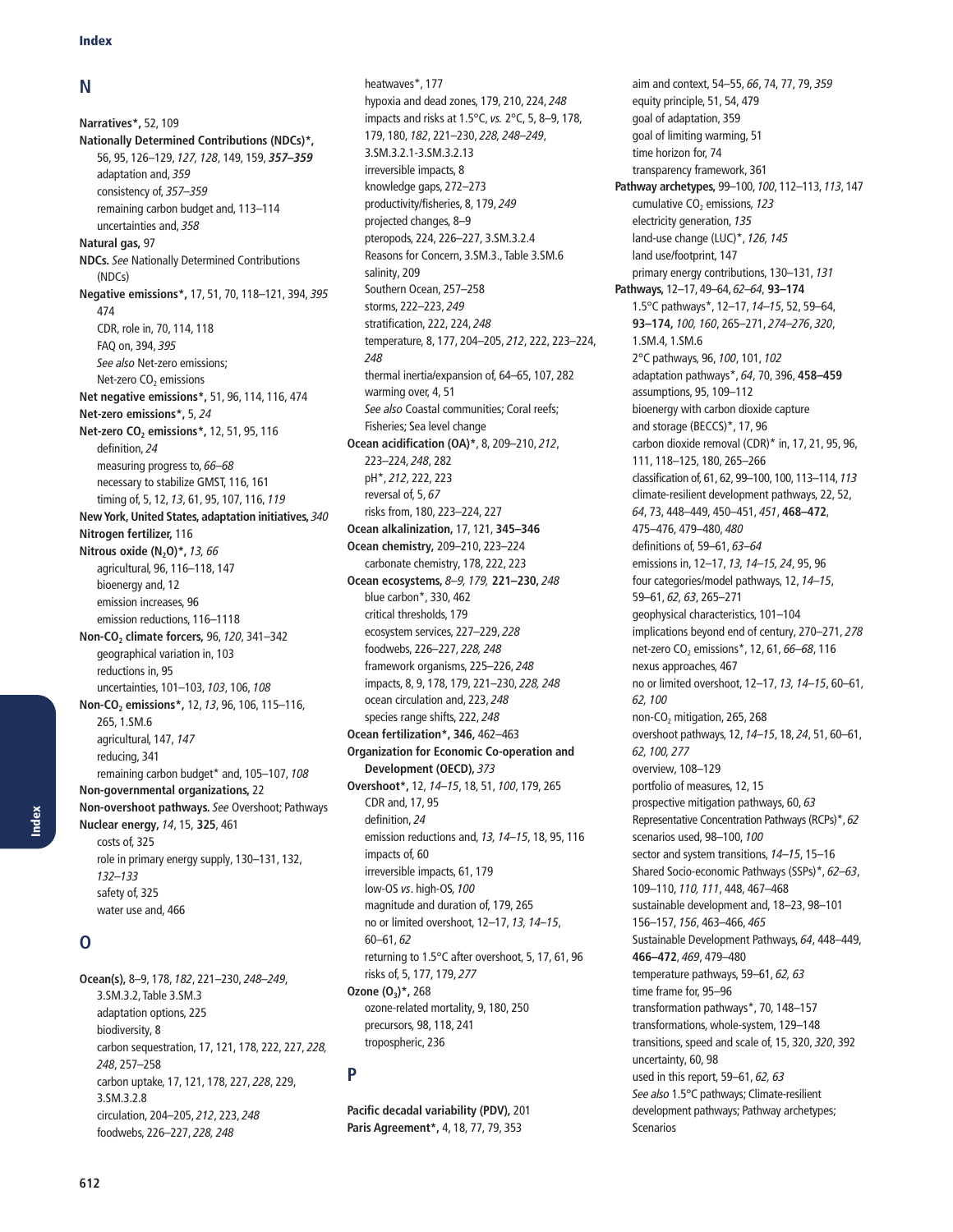**Peatlands,** 221 **Permafrost\*,** 182, 262, 271 beyond end of century, 271 feedbacks, 103–104, 262 irreversible loss of carbon from, 262, 264 remaining carbon budget and, 12 thawing, 8, 12, 104, 220, 259, 262 tipping points\*, 262, 264 **pH\*.** See Ocean acidification **Phenology,** 216–218 **Philippines, flood measures,** 368 **Phytoplankton,** 224, 226 **Policies\*,** 19, 21–22, 71, 148–150, 317, **372–380** acceptability\* of, 22, 368–369 assumptions in 1.5° pathways, 112, 149 car/transport pricing policies, 366 carbon pricing, 95, 317, 375–377, 460 coordination and monitoring of, 449 design and implementation, 71, 321, 359–360, 460 enabling climate finance, 372–380 equity in, 22 innovation, 22 integrated policy packages, 379–380, 383 international agreements, 70, 317 internationally cooperative, 22, 23, 95 investment, 22 knowledge gaps, 391 for low-emission transition, 372–375 mobilization and integration of, 150, 317 national, 316 promoting climate action, 366–368 redistributive, 21, 448 regulatory measures, 377–378 for residual risk and loss and damage, 456 Sustainable Development Goals and, 448 technology, 95, 148, 370–371 See also Governance **Population.** See Human population **Poverty\*,** 9, 53, 180, 182, 244 in 1.5°C warmer worlds\*, 447, 451–453 adaptation limits\*, 455 avoided impacts of 1.5°C vs. 2°C, 452–453 climate change influence on, 55, 282, 447, 450, 452 disproportionate impacts, 9, 51 energy poverty, 464 increase in, 180 livelihoods\* and, 244 multidimensional, 55, 450, 457 Multidimensional Poverty Index, 55 numbers of people at risk, 447, 452 'poverty scenario' (SSP4), 452 projections for, 9, 10, 180 **Poverty eradication\*,** 18–23, **55,** 72, **445–538** conditions for achieving, 474–475 mitigation pathways and, 22 research gaps, 475–476 sustainable development and, 450 **Power asymmetries,** 449, 459, 462, 471, 475 **Prairie pothole ecosystems,** 221, 254 **Precipitation,** 182, 191–196 extremes, observed, 191–192, 197

extremes, projected, 189, 197, 214–215 extremes, Sub-Saharan Africa, 197 heavy precipitation, 7, 177, 178, 194–196, 195, 211, 255 hotspots, 193, 194 monsoon, 194, 262–263, 264 observed changes, 177, 191–194, 211 projected changes, 7, 178, 187–188, 188, 211 regional, 191–196, 196, 3.SM.2.3.1, 3.SM.2.3.2 runoff\*, 201–203, 211 See also Droughts; Floods **Precursors\*,** 64, 65, 98, 102–103, 118 **Pre-industrial\*,** 24 reference period, 51, 56, 57–59, 81, 184 **Procedural equity.** See Equity **Pteropods,** 224, 226–227, 3.SM.3.2.4 **Public acceptability,** 22, 317, 368–369

## **R**

**Radiative forcing\*,** 59, 66–67, 188 aerosols\*, 102–103 long-lived climate forcers (LLCF)\*, 64–66, 66–68, 116–118 natural forcings, 59, 66–67 non-CO<sub>2</sub> forcers, 5, 6, 95, 96, 101-103, 103 recent trends, 1.SM.7 short-lived climate forcers (SLCF)\*, 64, 66–68, 118, 120, 316 uncertainties in, 96, 101–104, 103 **Rainfall.** See Precipitation **Reasons for concern (RFCs)\*,** 10, 11, 181, 182, 251–258, 3.SM.3.3.1-3.SM.3.3.7 RFC1 (Unique and threatened systems), 10, 11, 181, 251, 253–255, 254 RFC2 (Extreme weather events), 10, 11, 181, 251–252, 254, 255 RFC3 (Distribution of impacts), 10, 11, 181, 251–253, 254, 255–256 RFC4 (Global aggregate impacts), 10, 11, 181, 251–254, 254, 256–257 RFC5 (Large scale singular events), 10, 11, 181, 254, 257–258 **Recycling,** 335, 335, 460 **Reducing Emissions from Deforestation and Forest Degradation (REDD+)\*,** 329–330 **Reference period\*, 56–59,** 81, 184 periods shorter than 30 years, 51 pre-industrial\* temperatures, 51, 56, 57–59 30-year period used, 51, 56 **Reforestation\*,** 17, 70, 121, 265, 266, 270, 316, **343**, 394, 395 constraints, 316 incentivization of, 147 trade-offs, 269 **Region(s)\*,** 187 climate differences in, 177–178 cooperation and governance, 353–354 with high risks at 2°C, 247–250 hotspots, 258–260, 261 regions used in this report, 187 tipping points, 262–263, 264

68, 81, 452 See also specific regions and countries **Regional climate change,** 68, 177, 188–191 drought\*, 198–200, 198, 199, 200–201, 260 runoff\*, 201–202, 202, 211 temperatures on land, 188–191, 189, 192, 193, 196, 197 See also Regional impacts; Regional precipitation; Regional temperatures **Regional impacts,** 9, 68, 177–178, 182 crop production, 9, 259, 263 economic growth, 9, 180–181 variation in, 450 **Regional precipitation,** 191–196, 196 observed changes, 191–194, 3.SM.2.3.1 projected changes, 193, 194–196, 195, 196 3.SM.2.3.2 Sub-Saharan Africa, 197 **Regional temperatures,** 59, 60, 189–191, 196, 283 observed changes, 189–190, 197, 1.SM.1, 1.SM.3, 3.SM.2.2.1 projected changes, 189, 190–191, 192, 193, 196, 197, 283, 3.SM.2.2 **Regulatory measures,** 377–378 **Remaining carbon budget\*,** 12, 96, **104–107,** 2.SM.1.1.2 1.5°C pathways\*, 113–114 agricultural emissions and, 147 assessment of, 104–107, 108  $CO<sub>2</sub>$  and non-CO<sub>2</sub> contributions, 105-107, 108 definition, 24, 96 overshoot minimization and, 177 permafrost thawing and, 105, 107 uncertainties, 12, 96, 108 **Remedial measures,** 70–71 **Renewable energy,** 14, 15, 96, 111, 131, 132–133, 316, **324** acceptability of, 368–369 deployment and scaling up, 461, 464–466 feasibility of, 324 hybrid systems, 326 water demands for, 464 **Representative Concentration Pathways (RCPs)\*,** 62 **Resilience\*,** 316, 456 climate-resilient land use, 333 cultural practices and, 360 See also Climate-resilient development pathways (CRDPs); Vulnerability **Risk(s)\*,** 5, 7–10, 177–181, **186–253,** 210–212, **247–250** confidence and likelihood qualifiers, 77, 182 de-risking policies and investments, 317, 378–379 definition, 24, 68 ecosystems\*, 8–9, 11 factors influencing, 5, 277 with global warming of 1.5°C, compared with 2°C, 5, 7–10, 11, 177–181, 186–253, 210–212, 247–250, 453 human health, 180, 182, 250 interacting and cascading, 245, 452

warming of >1.5°C already experienced, 4, 51,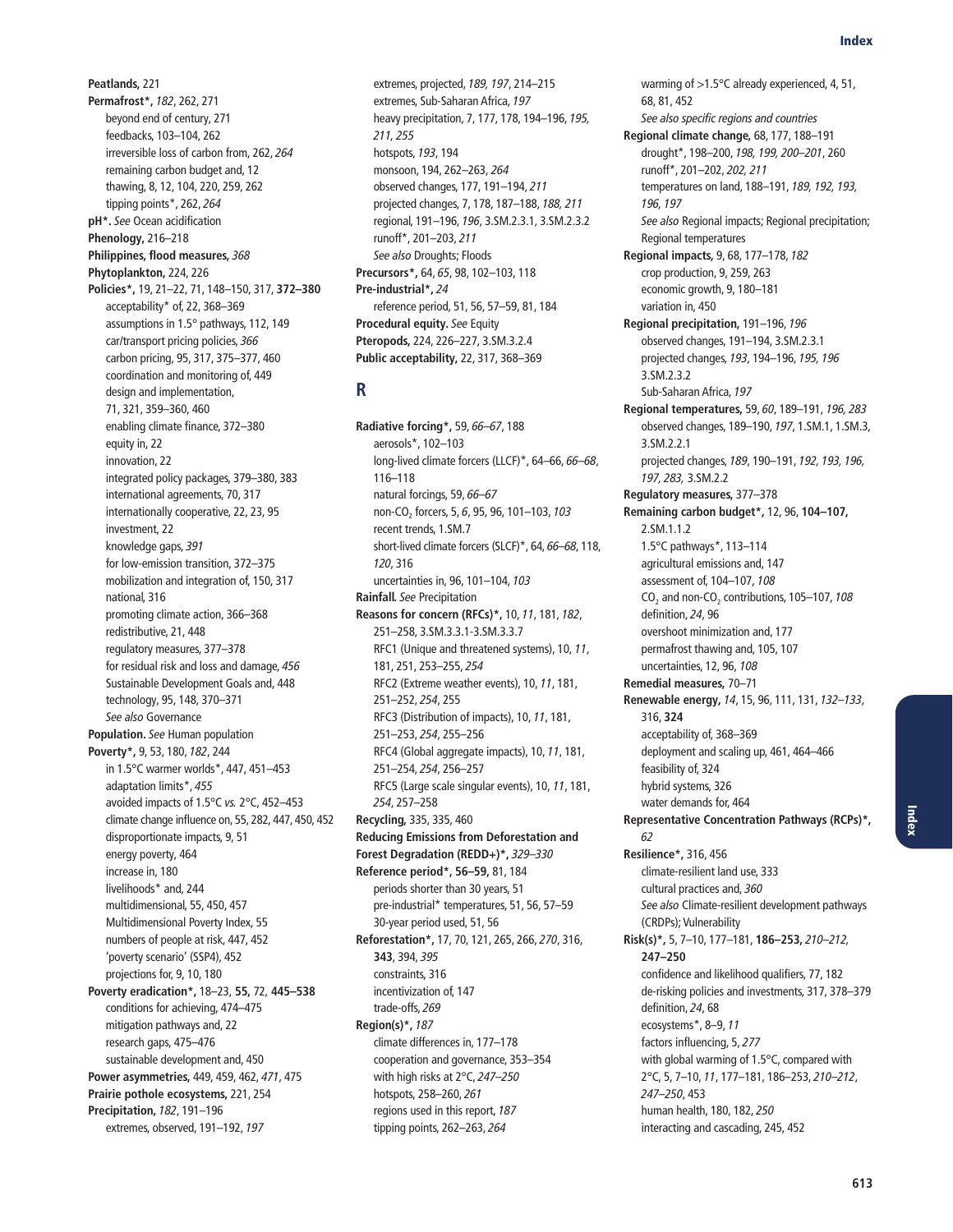key elements of, 251–253, 252 multi-sector, 246 multiple and compound, 10, 178, 181 to natural and human systems, 178, 179–181, **212–253**, 247–250 Reasons for concern (RFCs)\*, 10, 11, 181 residual, 454–456 social-ecological systems, 338–341 summary of, 247–250, 251–253 of temperature overshoot, 5, 177, 179 of unavoidable impacts, 455 uncertainty, 77 urban areas, 183 to vulnerable populations, 53 **Risk assessment\*,** 55, **183–186 Risk management\*,** 336 adaptation\* and, 5, 10 Sendai Framework\*, 70 See also Disaster risk management **Risk sharing,** 316, 336–337, 338, 385 **Rotterdam, The Netherlands, adaptation strategy,** 341 **Runoff\*,** 178, 201–203, 211 observed changes, 201, 211 projected changes, 201–203, 202, 211

## **S**

**Sahel, Africa, projected risks and impacts in,** 180, 236, 259, 261, 262–263 **Scenarios\*,** 52, 62–64, **98–100**, 276, 277, 279–281 1.5°C- and 2°C scenarios, 98–100, 100, 184 comparison of, 279–281 database of, 99 definition of, 63 emission scenarios\*, 184, 276 faster transition scenario, 131, 135 inclusion of CDR in, 277 OECD scenario for 2°C, 373 primary energy supply in, 132–133 socio-economic scenario\*, 62–63 SRES, 62 used in this report, 63 See also Narratives; Pathways **Scientific evidence,** 52 **Scientific institutions,** 23, 317, 451 **Sea ice\*,** 182, 205–206, 212, 224–225, 249, 270 Antarctic, 206, 225 Arctic, 8, 178, 205–206, 209, 212, 224, 254, 258, 261, 262 beyond end of century, 270 irreversible changes, 257, 262 temperature overshoot and, 8 as tipping point, 261, 262, 270 **Sea level change\*,** 7–8, 182, 206–207, 212, 225, 231–234, 248, 249 adaptation and, 10 beyond end of century, 271 coastal areas and, 207, 231–234, 243, 248, 249, 252 commitment to continued rise, 7, 51, 67, 207, 257, 271, 282 deltas and estuaries, 232–233

detection and attribution, 252 emissions and, 5, 7, 51 glaciers and, 206 global mean sea level rise, 178, 206–207, 212 ice sheets\* and, 7, 178, 206, 208, 257, 271 impacts, 178, 181, 182 migration due to, 232 multi-metre rise, 7, 178, 271 numbers of people at risk, 178, 231, 232, 234, 256 past climate episodes and, 208 projected, for 1.5°C, vs. 2°C, 7–8, 178, 206–207, 207, 212, 231–234, 234 regional, 178, 207, 234 sea level rise, 7–8, 67, 178, 206–207, 225, 231–234, 248, 249, 252 small islands and, 7, 8, 232 time-integrated impacts, 61, 62 UNESCO World Heritage sites at risk, 243 **Sea surface temperature (SST)\*,** 204, 223–224, 248 in definition of 1.5°C, 51 **Seagrasses,** 225–226, 228, 248, 3.SM.3.2.1 **Seasonal warming,** 4, 51, 59, 60, 68 **Sendai Framework for Disaster Risk Reduction\*,** 70 **Sequestration.** See Carbon sequestration **Shared Socio-economic Pathways (SSPs)\*,** 62–63, 109–110, 110, 111, 448, 467–468 land-use change and, 145 policy assumptions, 149 SDGs and, 321, 448, 467–468 **Shipping,** 333 **Short-lived climate forcers (SLCF)\*,** 64, 66–68, 118, 120, 316, **341–342** co-benefits of reducing, 342, 342 emission reductions, 67, 316, 341–342 knowledge gaps, 389 main characteristics of, 342 mitigation options\*, 341 projected emissions, 96, 157 SDGs and, 157 **Singapore, road pricing and car use,** 366 **Sink\*.** See Carbon sequestration **Small Island Developing States (SIDS)\*,** 9, 234–235, 255, 260, 261 adaptation approaches, 339–340 adaptation limits, 235, 455 in Caribbean, 339–340 climate hazards for, 234–235, 471 climate-resilient development pathways\* in, 471, 471 disproportionate impacts/risks, 9, 53, 447 flooding, 235 freshwater resources, 9, 213, 234, 235 Kiribati, adaptation in, 368, 471 livelihoods, 232, 235 migration and, 181 multiple, compounded risks, 10, 178, 181, 260, 261 Pacific Islands, indigenous knowledge in, 360 risks, 9, 181, 232, 255 sea level rise and, 7, 8, 232, 234–235 storm damage, 235

tourism, 229 Vanuatu, planning for climate-resilient development, 449, 471 **Snow,** 182 **Social cost of carbon (SCC)\*,** 150–151, 265, 375 **Social costs\*,** 67, 265, 317, 365, 375 **Social-ecological systems\*,** 338–341 **Social learning\*,** 449, 475 **Social safety nets,** 362, 385 **Societal choices,** 98, 99 **Societal (social) transformation.**  See Transformation **Socio-economic drivers,** 109–110, 110 **Socio-economic scenario\*,** 62–63 **Soil carbon sequestration (SCS)\*.** See Carbon sequestration **Soil erosion,** 216 **Soil moisture\*,** 190, 191, 196 anomalies, 198, 199, 200 **Solar energy,** 96, 131, 131, 132–133 water use and, 464–466 **Solar radiation modification (SRM)\*,** 12–13, 70–71, **347–349**, 349–352 carbon budget and, 351 in context of 1.5°C pathways\*, 349–352 feasibility, 347–349, 351–352 governance, 347–348 impacts and ethical issues, 71, 317, 349, 351 knowledge gaps, 390 overview/main characteristics, 348 risks of, 13, 347 social acceptability of, 349 sustainable development and, 351 timing and magnitude, 349–351 uncertainties and limitations, 12–13, 316–317 **Southeast Asia, vulnerability and risks in,** 259, 261 **Southern Ocean, role in global carbon cycle,** 257–258 **Special Report on 1.5°C.** See IPCC Special Report on 1.5°C (SR1.5) **Species** interactions, phenology and, 216–218 invasive, 8, 9, 223 loss and extinction, 8, 179, 218 range loss/shifts, 8, 179, 218, 222, 247, 248, 256–257 **SSPs.** See Shared Socio-economic Pathways (SSPs) **Stabilisation (of GHG or CO<sub>2</sub>-equivalent concentration)\*,** 116, 122, 147, 158, 184–185 **Stockholm, congestion charge and car use,** 366 **Storms,** 181, 222–223, 249 extratropical, 203–204 storm surge, 223 tropical cyclones, 203–204, 211 **Stranded assets\*,** 18 **Structured Expert Dialogue (SED),** 79 **Sub-national actors\*,** 23 **Sub-Saharan Africa, changes in climate extremes,** 197 **Sulphur dioxide (SO<sub>2</sub>), 96, 118, 120 Supply-side measures.** See Demand and supply-side measures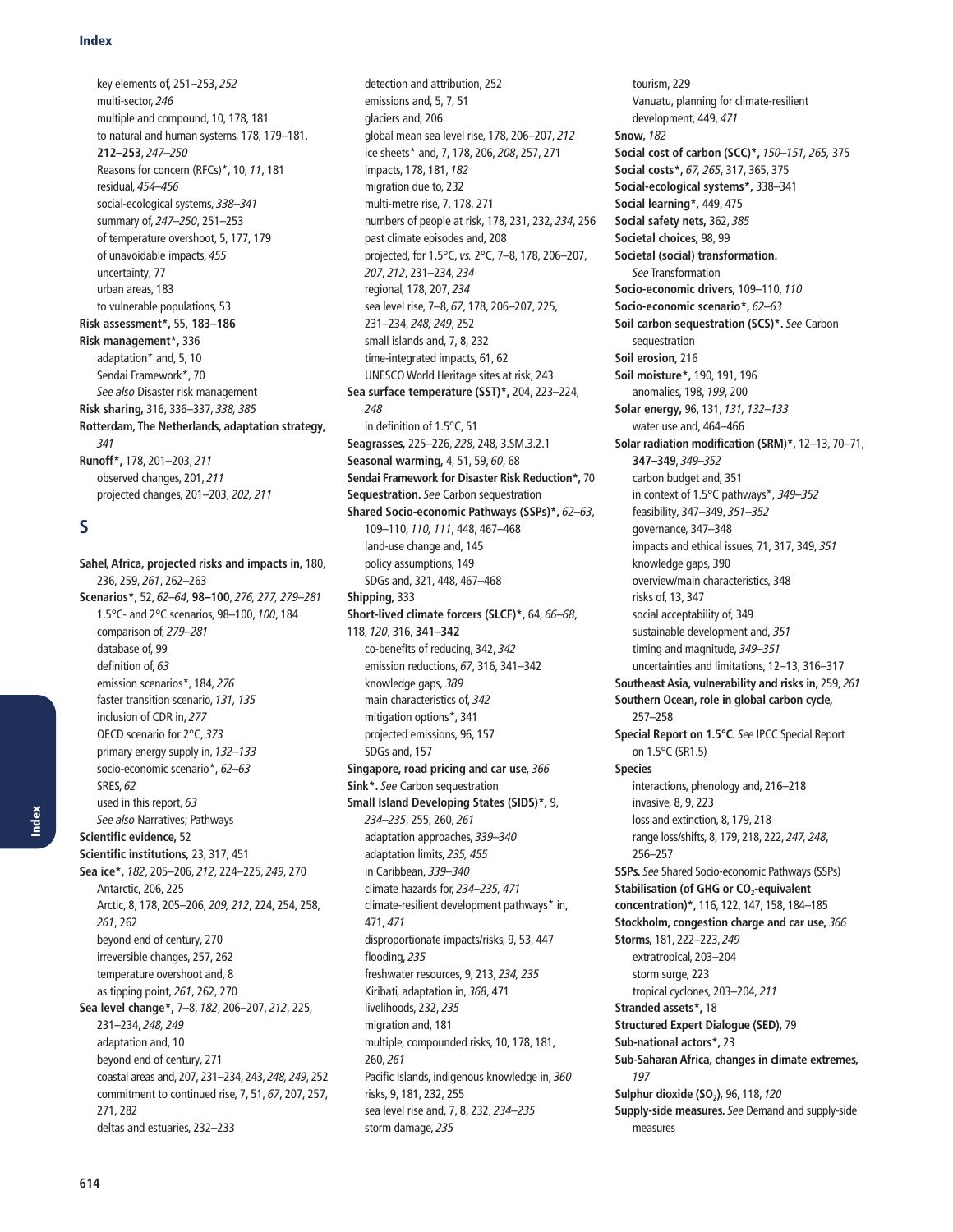**Surface air temperature (SAT)** in definition of 1.5°C, 51, 56 global average temperature and, 56–57 **Sustainable development (SD)\*,** 18–23, 72, 73–75, **445–538** and 1.5°C pathways\*, 93, 97, 98, 156–157, 253, 450–451, 463–466, 465 and 1.5°C warmer worlds\*, 55–56, 447, 451–453 adaptation and, 19, 447, **456–459** avoided impacts and, 452–453, 453, 475 climate-resilient development pathways (CRDPs)\* and, 22, 52, 64, 448–449, 450–451, 451, **468–472**, 475–476, 479–480 co-benefits, 447 conditions for achieving, 474–475 definition, 73 equity and, 55–56, 448–449 integration with adaptation and mitigation, 75–76, 448, **467** mitigation and, 12, 18, 19–21, 97, 156–157, 156, 447–448, **459–466**, 481–509 mitigation pathways and, 463–466, 465 overview, 450, 475–476 pathways to 1.5°C, 466–472, 469, 479–480 research gaps, 475–476 risks to, 253 in social-ecological systems\*, 338–341 synergies and trade-offs, 457–458, 459–463, 463, 475 trajectories, 451, 469–470, 480 transformation\* and, 22, 56, 73, 448, 456, 466 **Sustainable Development Goals (SDGs)\*,** 18, 19–21, 73–75, 156–157, 156 adaptation options\* and, 457–458 avoided impacts and, 18, 68, 183, **253–265**, 447, 453, 475 CDR and, 448, 462 climate change and, 73, 74, 75, 157, 158, 252 energy efficiency and, 448 equity and, 51 food security and nutrition, 238 mitigation options and, 19–21, 20–21, 448, **459–463** mitigation pathways, interactions with, 2.SM.1.5 mitigation-SDG table, 481–509 overview, 450 policy instruments and, 448 prioritizing, 447 risks from 1.5°C, vs. 2°C, 453 SDG Global Index Scores, 53 SDG-interaction scores\*, 481–509 Shared Socio-economic Pathways\* and, 321, 448, 467–468 synergies and trade-offs, 19–21, 21–22, 319, 447, 463, 475 system transitions and, 317 **Sustainable Development Pathways,** 64, 448–449, **466–472**, 469, 479–480 **Synergies,** 18–19, 20–21, 72, 269, 316, 477, 4.SM.4.5.1, 4.SM.5.2 adaptation and SDGs, 447 knowledge gaps, 391

mitigation and SDGs, 19–21, 20–21, 157, 459–463, 463, 465 mitigation and sustainable development, 459–463, 463, 475 uneven distribution of, 466 **Synfuels,** 333 **Systemic changes/transitions,** 14–15, 15–16, 21–22, 315, **323–349**, 449, 476 enabling, 315–318 rates of change, 322–323 See also Transitions

### **T**

**Tanzania, indigenous knowledge used in,** 360 **Technology,** 22 access to, 23 biotechnology/genome modification, 319, 329 deployment of, 72 disruptive, 22, 111, 319, 323 general purpose technologies (GPT)\*, 369–370, 383 information and communication technology (ICT)\*, 316, 319 innovation in, 19, 21, 22, 316, 369–370 innovation, enabling, 369–372 innovation, examples of, 370 innovation, knowledge gaps, 391 low-carbon, 15, 16, 96, 153, 331 new, 15, 22, 319 policies, 95, 148, 370–371 Power-2-X, 111 smart technology/IoT, 331 standards, 332, 378 **Technology transfer\*,** 19, 23, 371–372, 371, 449, 474 **Temperature,** 182 carbon budget, emissions, and, 96 datasets, 53, 56, 57, 58, 59, 1.SM.1 fluctuations in, natural, 56, 59 global average, defined, 56–57, 81 global mean surface temperature (GMST)\*, 56–57, 57, 177, 186 heat-related morbidity and mortality, 9, 11, 180, 240–241, 250, 252, 252, 263, 264, 3.SM.3.3.1 heatwaves\*, 9, 177–178, 263, 264 land-sea contrast in warming, 8, 51, 59, 187, 190, 205 land surface air temperature\*, 56 number of hot days, 190, 193, 210 observed warming, 6, 51, 53, 53, 58, 106, 189–191, 1.SM.1, 1.SM.2, 1.SM.3, 1.SM.6 peak in, 5, 96, 101, 104, 177, 277 peak, reducing after, 17, 18, 278 projections, 4, 7, 177, 187–188, 188, 190–191, 192, 193 rate of change, 54, 177, 178 regional variation in, 177, 283 sea surface temperature (SST)\*, 51, 204, 223–224, 248 temperatures used in definition of 1.5°C, 51, 187, 188 See also Global warming **Temperature extremes,** 255, 263 hotspots (key risks), 190–191, 193

and human health, 263, 264 observed, 210 probability ratio of, 192 projected, 7, 177, 189, 190–191, 192, 210, 255 Sub-Saharan Africa, 197 **Temperature overshoot\*.** See Overshoot **Temperature threshold,** 65, 66 **Terrestrial ecosystems,** 8, 179, 216–221, 247, 252, 3.SM.3.3.7 biomass and carbon stocks, 219, 220 biome shifts, 216, 217, 247, 250 ecosystem function, 219 impacts and risks at 1.5°C, vs. 2°C, 8, 11, 179, 216–221, 247, 251, 252, 3.SM.3.3.7, Table 3.SM.2 knowledge gaps, 272 phenology, 216–218 productivity, 220 regional and ecosystem-specific risks, 219–221 respiration, 219 severe ecosystem changes, 217 **Thermohaline circulation.** See Atlantic Meridional Overturning Circulation (AMOC) **Tipping points\*,** 182, 262–263, 264, 270, 282 identifying, 458 See also Irreversibility **Tourism,** 11, 178, 181, **242–243**, 253, 3.SM.3.3.2 coastal areas, 229, 253 observed impacts, 181 projected impacts, 181, 242–243, 253 risks, 181, 253 seasonal, 181, 243 **Trade-offs,** 18–19, 72, 73, 269, 4.SM.4.5.1, 4.SM.5.2 example of, 477 knowledge gaps, 391 mitigation options and sustainable development, 459–463, 465 reconciling, 467 with SDGs, 19, 73 specific mitigation options, 97 uneven distribution of, 466 **Transformation\*,** 22, 52, 70, 73, 112, 129–157, 315, 468–469 1.5°C pathways\*, 95, 112–113, 129–148, 448, 472 1.5°C warmer worlds\*, 73 challenges, opportunities, and co-impacts, 148–157 cities/urban areas, 472–474 in climate-resilient development pathways, 468–469 context-specific, 469 energy system, 129–144, 463 FAQ on, 392–393, 393 feasibility of, 52, 72 fundamental elements of, 73 implementing, 276 societal (social) transformation\*, 22, 52, 73, 448–449, 466 sustainable development and, 22, 448, 456 trade-offs, 73 upscaling and accelerating, 314 whole systems approach, 392 See also Transitions **Transformation pathways\*.** See Pathways